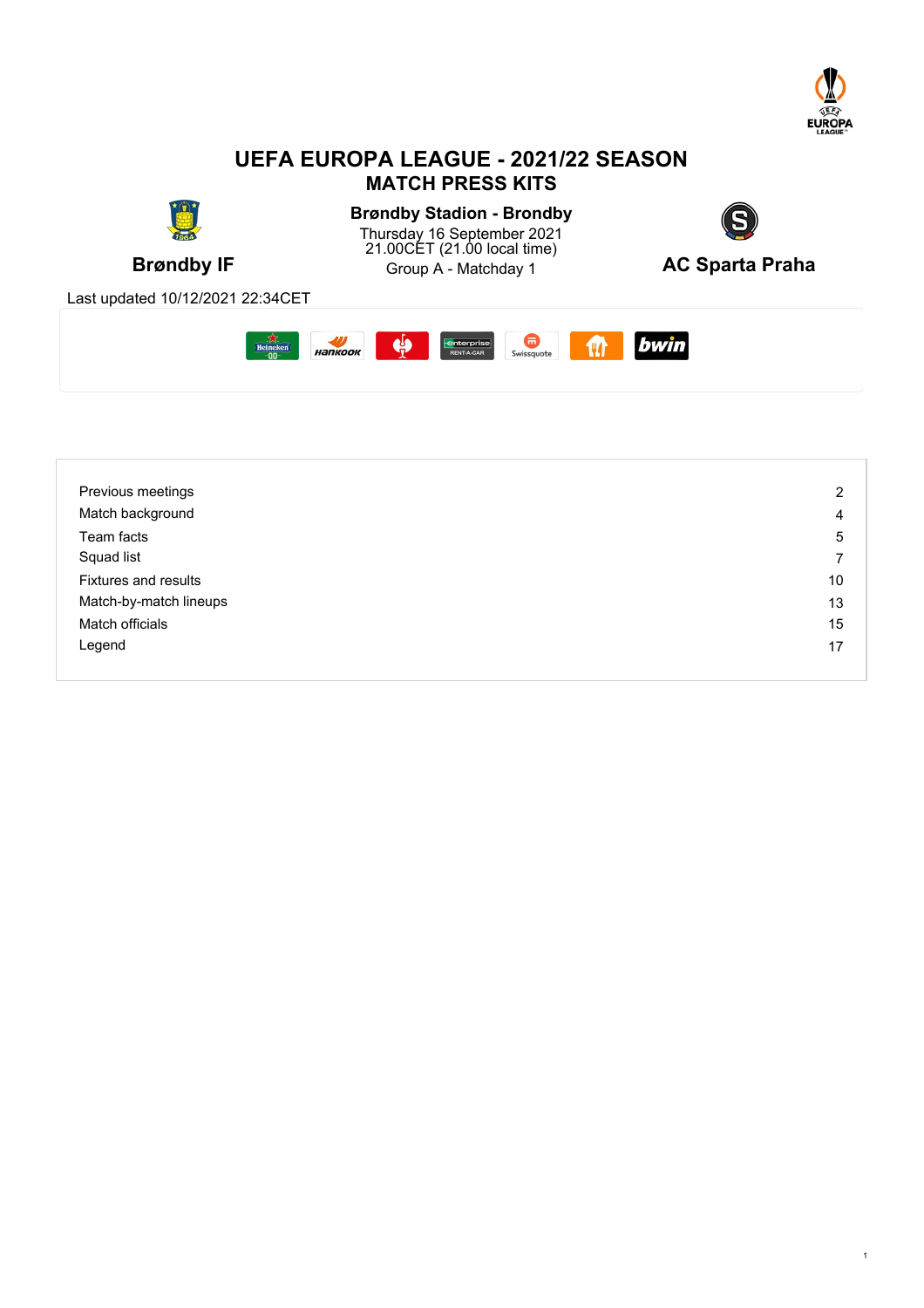# **Previous meetings**

## **Head to Head**

No UEFA competition matches have been played between these two teams

## **Brøndby IF - Record versus clubs from opponents' country**

## **UEFA Cup**

| <b>Date</b> | <b>Stage</b>   | <b>Match</b>                           | <b>Result</b>   | Venue          | <b>Goalscorers</b> |
|-------------|----------------|----------------------------------------|-----------------|----------------|--------------------|
| 16/10/2003  | R <sub>1</sub> | FK Viktoria Žižkov - Brøndby IF        | O-.<br>agg: 0-2 | Prague         | Daugaard 88        |
| 24/09/2003  | R <sub>1</sub> | <b>Brøndby IF</b> - FK Viktoria Žižkov | 1-0             | <b>Brondby</b> | Jonson 64          |

## **AC Sparta Praha - Record versus clubs from opponents' country**

## **UEFA Europa League**

| <b>Date</b> | <b>Stage</b> | Match                                | <b>Result</b>       | <b>Venue</b>     | <b>Goalscorers</b>                                      |
|-------------|--------------|--------------------------------------|---------------------|------------------|---------------------------------------------------------|
| 25/08/2016  | <b>PO</b>    | <b>AC Sparta Praha</b> - SønderjyskE | $3 - 2$<br>agg: 3-2 | Prague           | Lafata 44, Šural 69,<br>Brabec 85; Uhre 35,<br>Kløve 40 |
| 18/08/2016  | PO.          | SønderjyskE - AC Sparta Praha        | $0 - 0$             | <b>Hadersley</b> |                                                         |

## **UEFA Europa League**

| Date       | <b>Stage</b> | <b>Match</b>                         | <b>Result</b> | <b>Venue</b> | <b>Goalscorers</b>                |
|------------|--------------|--------------------------------------|---------------|--------------|-----------------------------------|
| 16/12/2009 | GS           | AC Sparta Praha - F.C.<br>Copenhagen | 0-3           | Prague       | N'Doye 22, 30,<br>Grønkjær 54 (P) |
| 01/10/2009 | GS           | F.C. Copenhagen - AC Sparta<br>Praha | $1 - 0$       | Copenhagen   | N'Doye 25                         |

## **UEFA Cup**

| <b>Date</b> | <b>Stage</b>   | Match                       | <b>Result</b>                                                  | <b>Venue</b> | <b>Goalscorers</b> |
|-------------|----------------|-----------------------------|----------------------------------------------------------------|--------------|--------------------|
| 04/10/2007  | R <sub>1</sub> | Odense BK - AC Sparta Praha | $0 - 0$<br>$\vert$ agg: 0-0 (aet, 3- $\vert$ Odense<br>4 pens) |              |                    |
| 20/09/2007  | R <sub>1</sub> | AC Sparta Praha - Odense BK | $0-0$                                                          | Prague       |                    |

## **UEFA Cup**

| <b>Date</b> | <b>Stage</b> | <b>Match</b>                   | Result        | Venue     | <b>Goalscorers</b>               |
|-------------|--------------|--------------------------------|---------------|-----------|----------------------------------|
| 26/09/1995  |              | Silkeborg IF - AC Sparta Praha | $agg: 2-2 ag$ | Silkeborg | Duus 52; Lokvenc 21,<br>Nemec 51 |
| 12/09/1995  |              | AC Sparta Praha - Silkeborg IF | $0 - 7$       | Prague    | Fernandez 6                      |

## **European Champions Clubs' Cup**

| Date       | <b>Stage</b>   | <b>Match</b>                | Result          | Venue      | <b>Goalscorers</b>                      |
|------------|----------------|-----------------------------|-----------------|------------|-----------------------------------------|
| 07/11/1984 | R <sub>2</sub> | Lyngby BK - AC Sparta Praha | 1-2<br>agg: 1-2 | Copenhagen | Vilmar 27; Procházka<br>81.<br>Griga 88 |
| 24/10/1984 | R2             | AC Sparta Praha - Lyngby BK | $0 - 0$         | Prague     |                                         |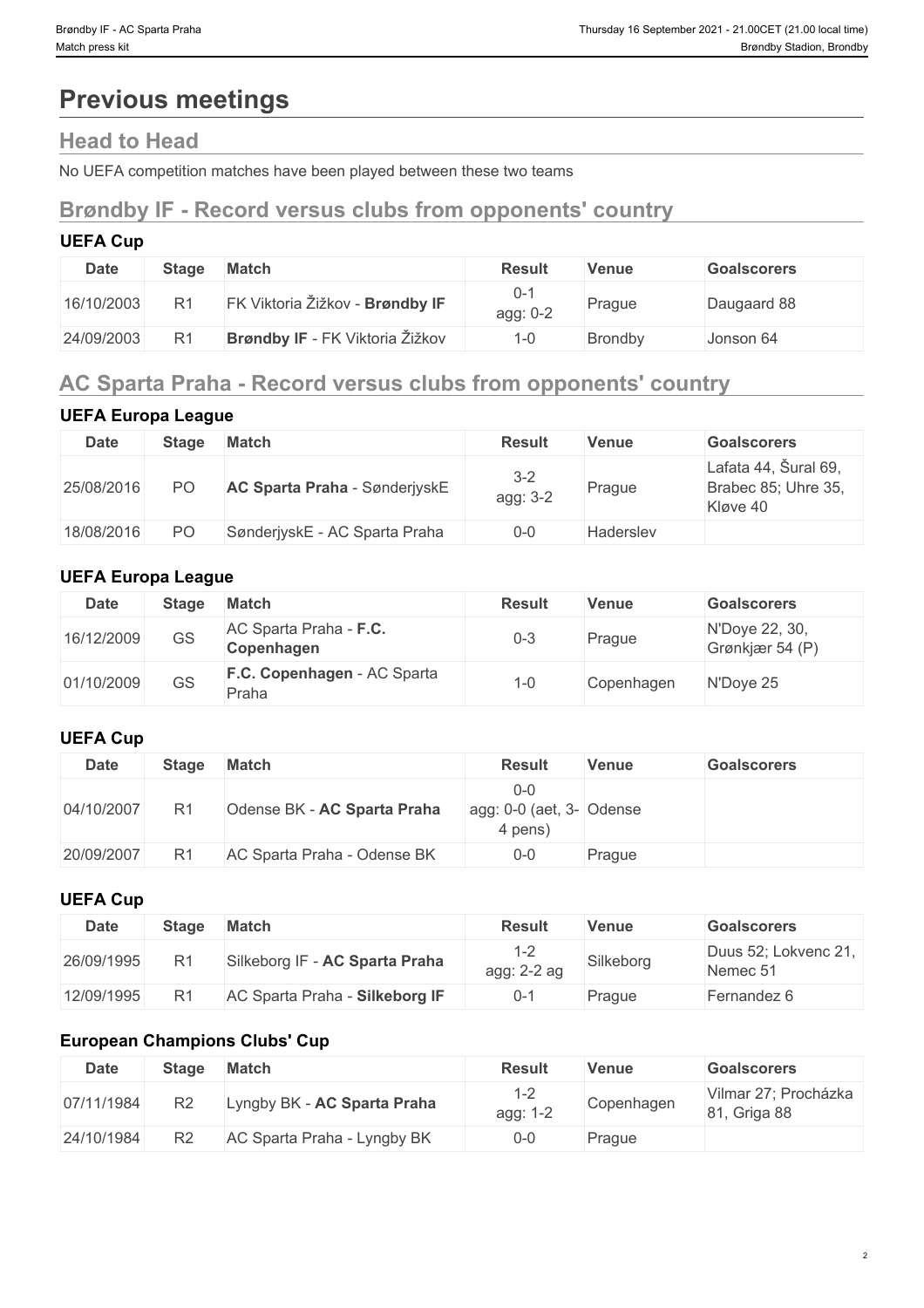|                        | Home                                          | Away                                                                      |  | <b>Final</b> |  | <b>Total</b> |  |  |
|------------------------|-----------------------------------------------|---------------------------------------------------------------------------|--|--------------|--|--------------|--|--|
|                        | Pid W D L Pid W D L Pid W D L Pid W D L GF GA |                                                                           |  |              |  |              |  |  |
| Brøndby IF             |                                               | $1   1   0   0   1   1   0   0   0   0   0   0   2   2   0   0   2   0  $ |  |              |  |              |  |  |
| <b>AC Sparta Praha</b> | 5 1 2 2 5 2 2 1 0 0 0 0 10 3 4 3 7 9          |                                                                           |  |              |  |              |  |  |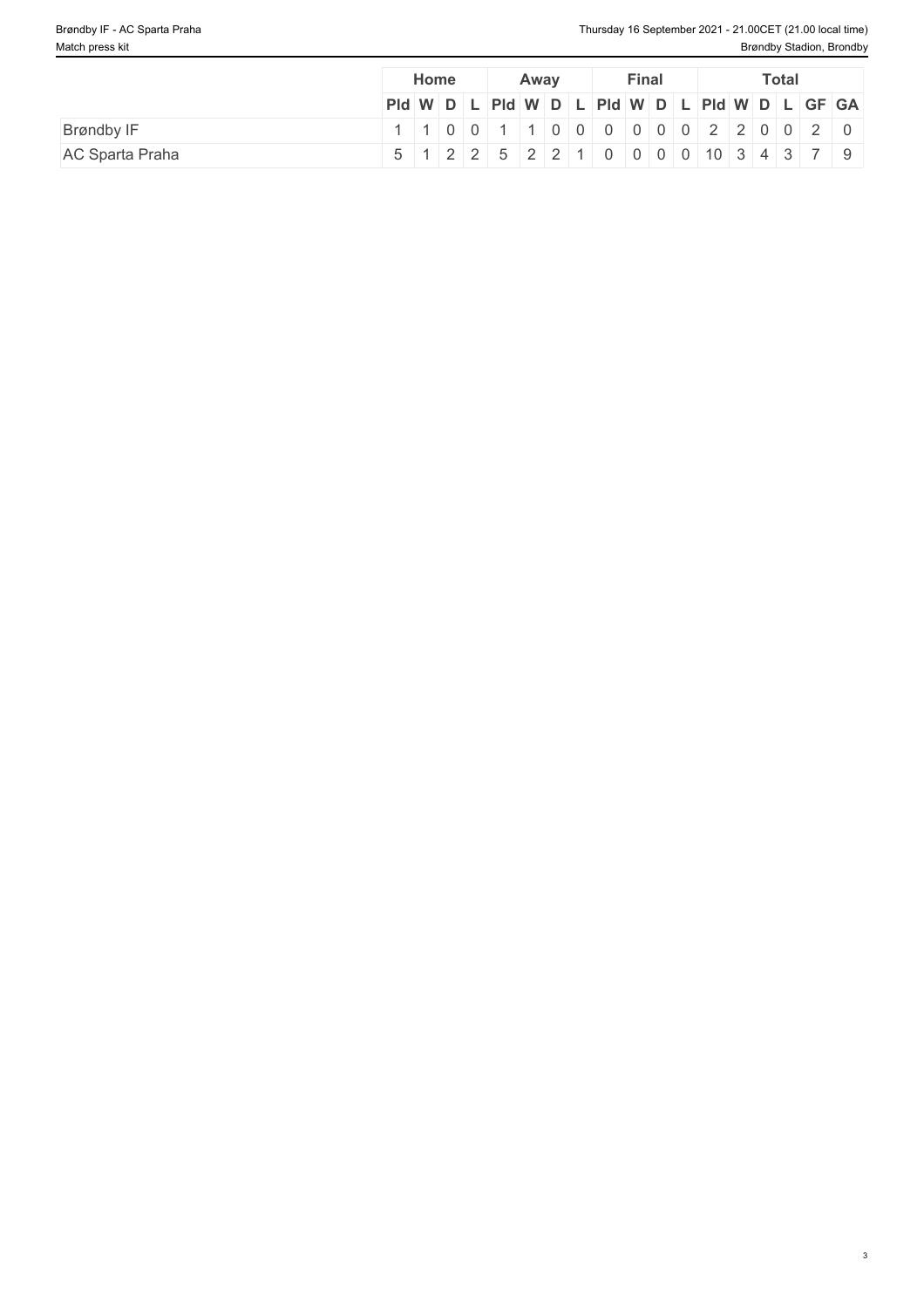# **Match background**

Brøndby's first European group stage campaign in 15 years kicks off with a home game against seasoned continental campaigners Sparta Praha – a club they have never previously faced – in UEFA Europa League Group A.

#### **Previous meetings**

2003/04 UEFA Cup first round.

Frondby IF-AC Sparta Praha<br>
Match background<br>
Brøndby's first European group stage campaign in 15 years kicks off with a home game against seasoned continental<br>
Empathy's first European group stage campaign in 15 years kic Frondry IF -AC Sparta Praha<br>
Hordby's first European group stage campaign in 15 years kicks off with a home game against seasoned continental<br>
Erendby's first European group stage campaign in 15 years kicks off with a home games in Denmark but have failed to score in the last three (D2 L1), most recently drawing 0-0 at SønderjyskE in the Financially IF - AC Sparts Praiha<br> **Match background**<br> **Match background**<br> **Effective**<br> **Effective**<br> **Effective**<br> **Effective**<br> **Effective**<br> **Effective**<br> **Effective**<br> **Previous meetings**<br> **Previous meetings**<br> **Previous meet** Prague and reach the group stage for the third year in a row.

## **Form guide**

#### **Brøndby**

• Brøndby won the Danish Superliga in 2020/21, claiming their first league title since 2014/15 and their 11th in all. They did not compete in Europe last season – their first without continental involvement since 2013/14.

• Their Danish title win earned Niels Frederiksen's side a place in this season's UEFA Champions League play-offs, but they were defeated 2-1 in both games by Salzburg and are therefore through to the UEFA Europa League group straction Firical Startin Pranet<br> **Biomatch background**<br> **Biomatch background**<br> **Biomatch background**<br> **Biomatch background**<br> **Biomatch background**<br> **Biomatch background**<br> **Biomatch participants**<br> **Chooper for the sixth di** European group stage since the 2005/06 UEFA Cup, in which they picked up four points from their four matches and failed to qualify for the knockout phase.

• The defeat by Salzburg last time out was their second in a row at home in European competition and third in the last five matches.

#### **Sparta**

• Sparta finished distant runners-up to city rivals Slavia Praha in the 2020/21 Czech Liga, 12 points in arrears, but their the clayers is a about the same Prize in the same of the same of the same of the same of the same of the same of the same of the same of the same of the same of the same of the same of the same of the same of the same of Pavel Vrba's team won that tie, beating Rapid Wien 3-2 on aggregate (1-2 a, 2-0 h), before falling in the next round to Monaco (0-2 h, 1-3 a) and therefore qualifying for an eighth appearance in the UEFA Europa League group stage – a Czech record. **Branchy**<br> **Branchy** won the Danish Superiga in 2020/21, claiming ther first tempe like since 2014/15 and their 11h in all.<br>
They dand competis in Competitions competitions competition continental involvements inner 2017-1

• This is the club's 39th successive European campaign and their second in a row in the UEFA Europa League group stage. They failed to make further progress last time, winning both games against Celtic and losing all four against LOSC Lille and AC Milan, but have prolonged their involvement in four of their previous seven participations, reaching the quarter-finals in 2015/16.

• Sparta have lost nine of their last ten European away fixtures, including both this season. Their record on the road in the UEFA Europa League group stage is W6 D5 L10 with one away win recorded in six of their seven campaigns, the latest at Celtic last season (4-1).

#### **Links and trivia**

• Mikael Uhre played in both of those 2016 games for SønderjyskE against Sparta, giving the Danish side the lead in the second leg – his last European goal before opening the scoring for Brøndby against Salzburg in the first leg of this season's UEFA Champions League play-off.

• Sparta have a Danish player in their squad – newly signed left-back Casper Højer Nielsen, who joined from AGF Aarhus in the summer but was seriously injured shortly after his arrival. He has scored twice against Brøndby – once for AGF and once for Lyngby.

• Swedish winger David Moberg Karlsson, a scorer in each of Sparta's two UEFA Champions League qualifying ties this season, had two seasons in the Danish Superliga with Nordsjælland (2014–16).

• Brøndby are one of just two newcomers to the UEFA Europa League proper in 2021/22, the other West Ham United in Group H.

group stage.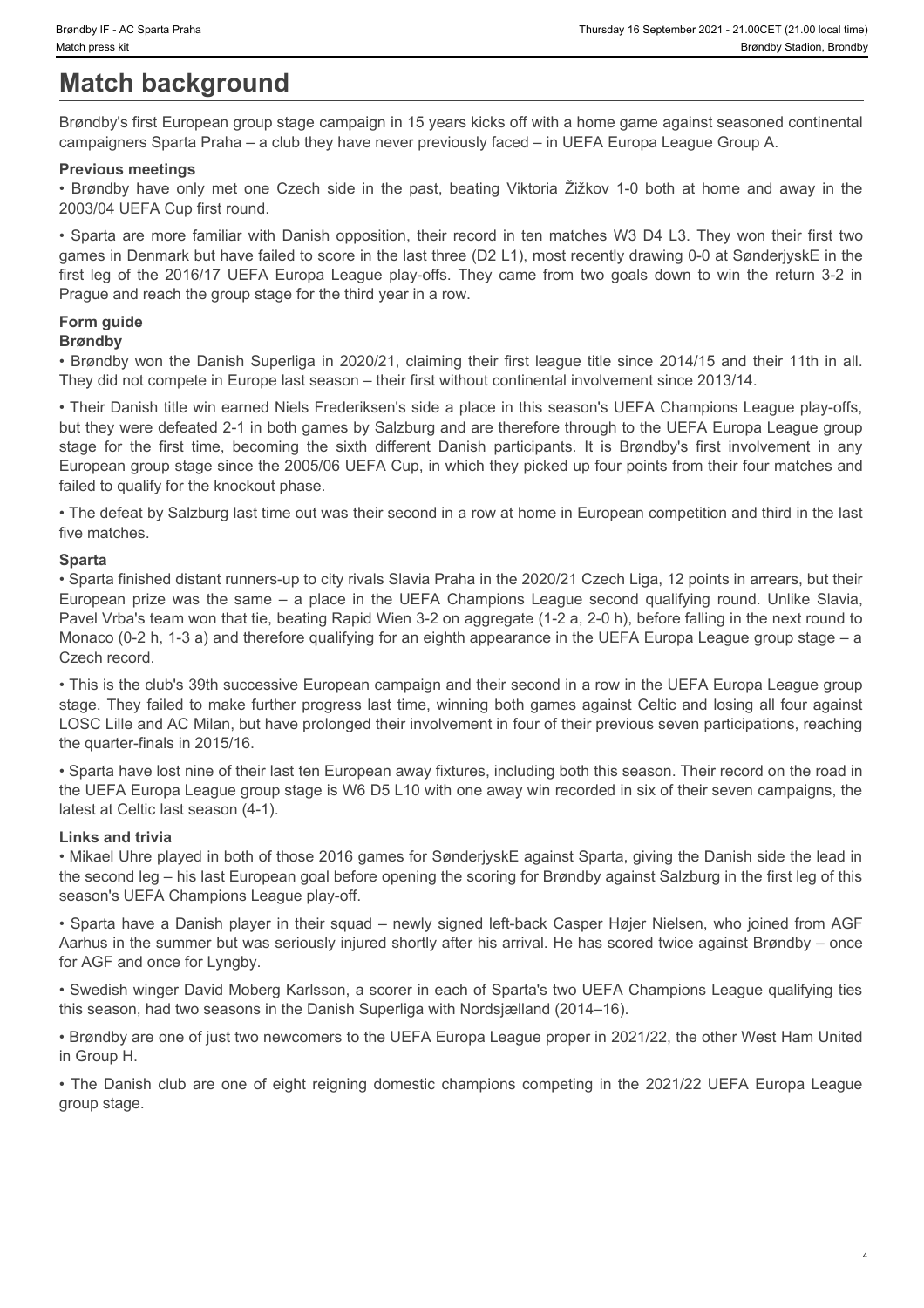# **Team facts**

**Brøndby IF Formed:** 1964 **Nickname:** Drengene fra Vestegnen (The Lads from the Western Outskirts)

**UEFA club competition honours (runners-up in brackets)** • None **but the contract of the contract of the contract of the contract of the contract of the contract of the contract of the contract of the contract of the contract of the contract of the contract of the contract of th** 

#### **Domestic honours (most recent triumph in brackets)**

League title: 11 (2021) Danish Cup: 7 (2018)

#### **Ten-year European record (UEFA Europa League unless indicated otherwise)**

**2020/21:** did not take part in UEFA competition **2019/20:** third qualifying round **2018/19:** play-offs **2017/18:** third qualifying round **2016/17:** play-offs **2015/16:** play-offs **2014/15:** third qualifying round **2013/14:** did not take part in UEFA competition **2012/13:** did not take part in UEFA competition **2011/12:** third qualifying round

## **Records**

**UEFA club competition** • Biggest home win **9-0:** Brøndby v Juvenes/Dogana 02/07/15, UEFA Europa League first qualifying round first leg

• Biggest away win **0-5:** Karlsruhe v Brøndby 03/12/96, UEFA Cup third round second leg

• Heaviest home defeat **2-6:** Brøndby v Manchester United 21/10/98, UEFA Champions League group stage

• Heaviest away defeat **5-0** twice, most recently v PAOK 20/08/15, UEFA Europa League play-off first leg

## **UEFA Cup/Europa League**

• Biggest home win **9-0:** Brøndby v Juvenes/Dogana (see above)

• Biggest away win **0-5:** Karlsruhe v Brøndby (see above)

• Heaviest home defeat **0-3** twice, most recently v Sporting CP 26/08/10, play-off second leg

• Heaviest away defeat **5-0:** PAOK v Brøndby (see above)

**AC Sparta Praha Formed:** 1893 **Nickname:** Železná Sparta (Iron Sparta)

**UEFA club competition honours (runners-up in brackets)**

• none **black** and **black** and **black** and **black** and **black** and **black** and **black** and **black** and **black** and **black** and **black** and **black** and **black** and **black** and **black** and **black** and **black** and **black** and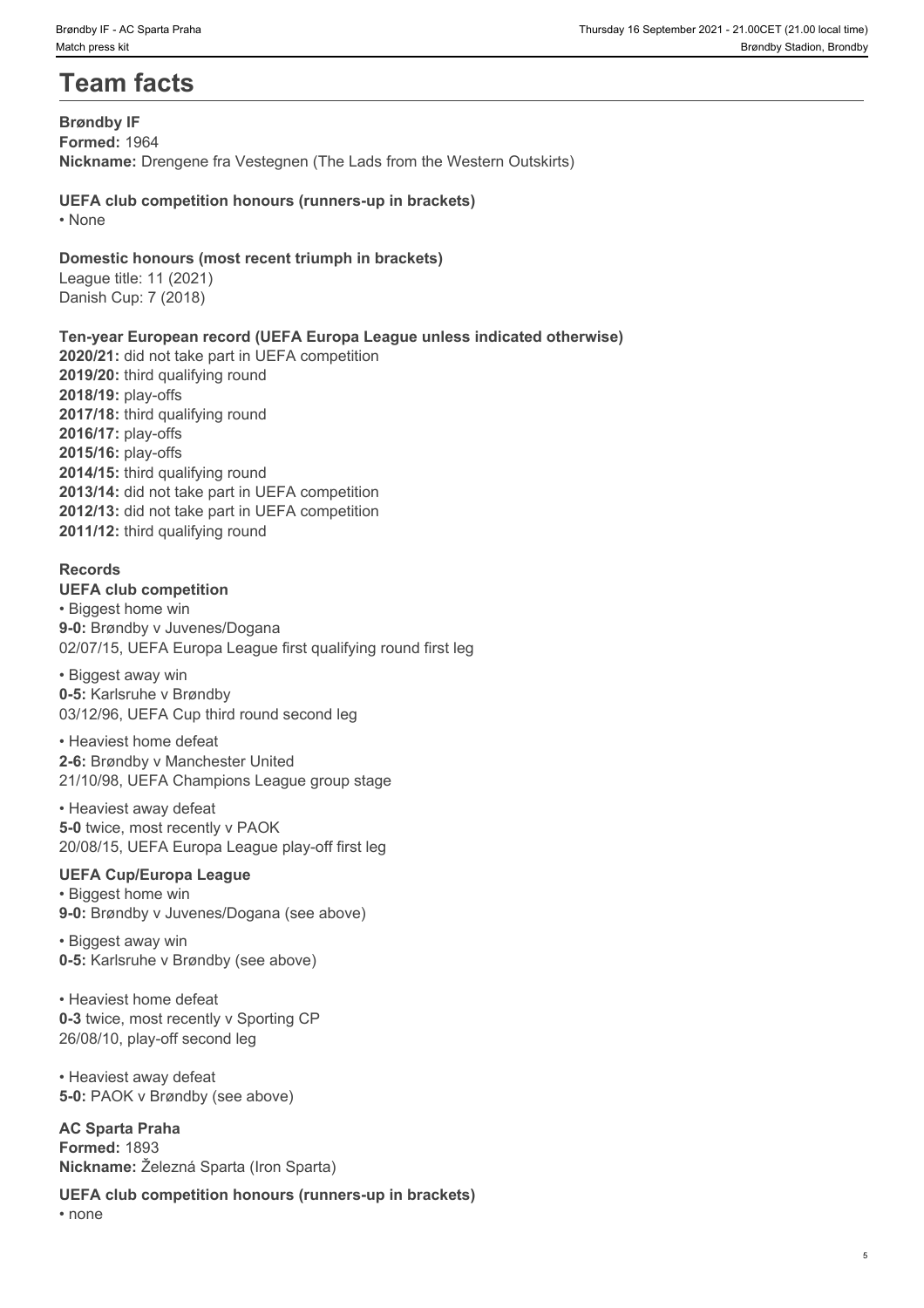**Domestic honours (most recent triumph in brackets)** League title: 36 (2014) Czechoslovakian/Czech Cups: 21 (2020)

#### **Ten-year European record (UEFA Europa League unless indicated otherwise)**

**2020/21:** group stage **2019/20:** third qualifying round 2018/19: second qualifying round **2017/18:** third qualifying round **2016/17:** round of 32 (having transferred from UEFA Champions League third qualifying round) **2015/16:** quarter-finals (having transferred from UEFA Champions League third qualifying round) **2014/15:** group stage (having transferred from UEFA Champions League third qualifying round) **2013/14:** second qualifying round **2012/13:** round of 32 **2011/12:** play-offs

#### **Records**

**UEFA club competition** 

• Biggest home win **10-0:** Sparta v Anorthosis Famagusta 16/09/64, European Cup Winners' Cup preliminary round first leg

• Biggest away win **0-6:** Anorthosis Famagusta v Sparta 20/09/64, European Cup Winners' Cup preliminary round second leg

• Heaviest home defeat

**1-5:** Sparta v Steaua Bucureşti 07/09/88, European Champion Clubs' Cup first round first leg

• Heaviest away defeat **5-0** three times, most recently v Lyon 08/12/04, UEFA Champions League group stage

#### **UEFA Cup/UEFA Europa League**

• Biggest home win **5-0:** Sparta v Sarajevo 28/07/11, third qualifying round first leg

• Biggest away win **1-4:** Celtic v Sparta 05/11/20, group stage **0-3** three times, most recently v Lazio 17/03/16, round of 16 second leg

• Heaviest home defeat **1-4:** Sparta v LOSC Lille 22/10/20, group stage **0-3:** Sparta v Copenhagen 16/12/09, group stage

• Heaviest away defeat **4-0** twice, most recently v Rostov 16/02/17, round of 32 first leg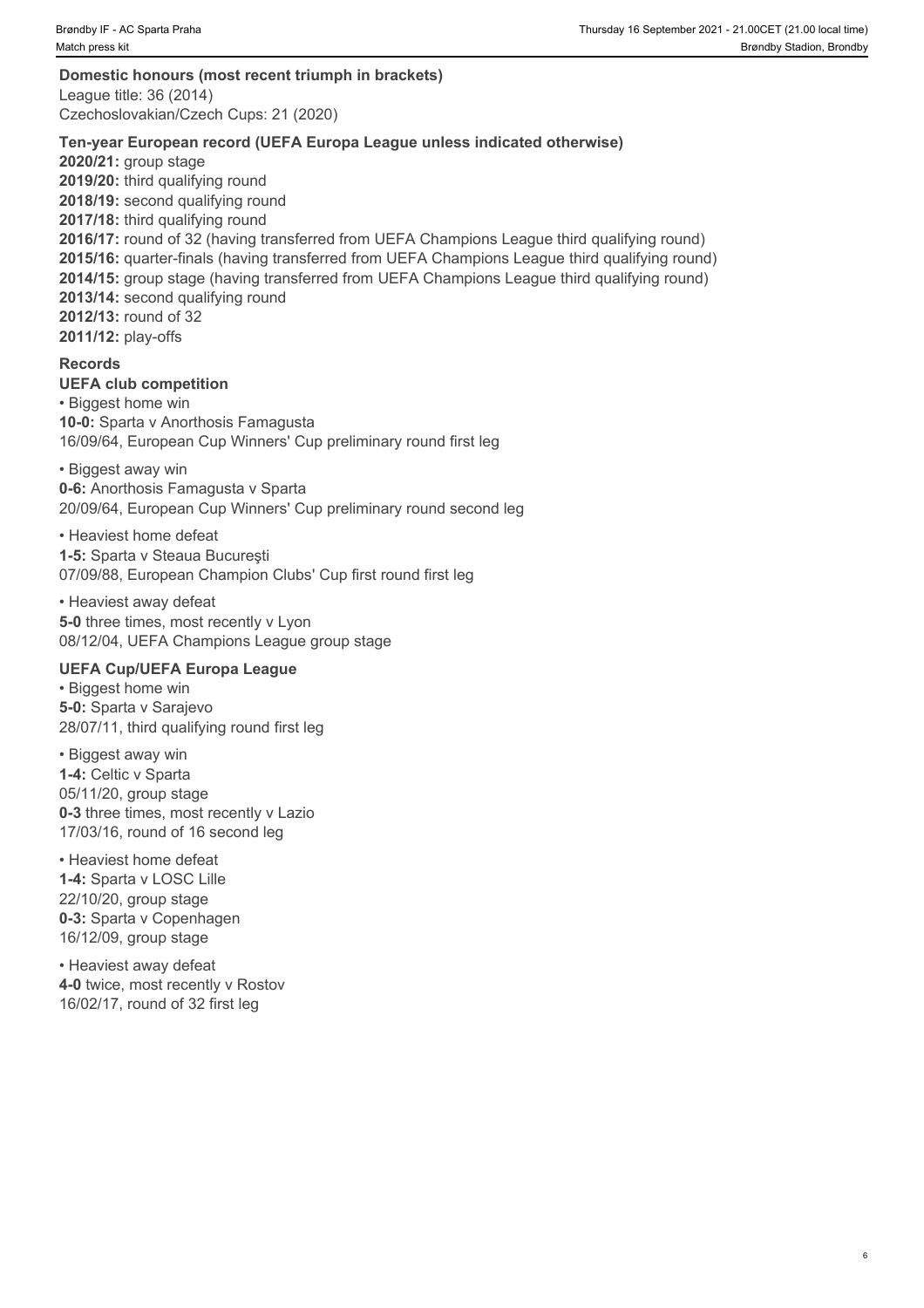# **Squad list**

## **Brøndby IF**

|                         |      |                   |     |        |                          |                             |                          | <b>Current season</b>    |                  |                             |                                                    |                          | <b>All-time</b> |                                         |
|-------------------------|------|-------------------|-----|--------|--------------------------|-----------------------------|--------------------------|--------------------------|------------------|-----------------------------|----------------------------------------------------|--------------------------|-----------------|-----------------------------------------|
|                         |      |                   |     |        |                          | <b>UCL</b>                  |                          | <b>UEL</b>               |                  | League                      |                                                    | <b>UEL</b>               |                 | <b>UEFA</b>                             |
| No. Player              | Nat. | <b>DoB</b>        | Age | D      |                          |                             |                          |                          |                  |                             |                                                    |                          |                 | Pid Gis Pid Gis Pid Gis Pid Gis Pid Gis |
| <b>Goalkeepers</b>      |      |                   |     |        |                          |                             |                          |                          |                  |                             |                                                    |                          |                 |                                         |
| 16 Thomas Mikkelsen     |      | DEN 27/08/1983 38 |     | $\sim$ | $\sim$                   | $\sim$                      | $\overline{a}$           |                          |                  |                             |                                                    |                          |                 |                                         |
| 30 Mads Hermansen       |      | DEN 11/07/2000 21 |     | $\sim$ | $\overline{2}$           |                             | $\sim$ 10 $\sim$         | $\sim$                   | 8                | $\sim$ $\sim$ $\sim$ $\sim$ |                                                    | $\sim$                   | 2               | $\sim$                                  |
| 40 Jonathan Aegidius    |      | DEN 22/04/2002 19 |     |        | $\sim$                   | $\overline{\phantom{a}}$    | $\sim$                   | $\overline{\phantom{a}}$ |                  |                             | $\sim$                                             | $\overline{\phantom{a}}$ |                 |                                         |
| 50 Lucas Jensen         |      | DEN 28/09/2003 17 |     |        | $\sim$                   | $\sim$                      | $\overline{\phantom{a}}$ |                          |                  |                             |                                                    |                          |                 |                                         |
| <b>Defenders</b>        |      |                   |     |        |                          |                             |                          |                          |                  |                             |                                                    |                          |                 |                                         |
| 2 Jens Martin Gammelby  |      | DEN 05/02/1995 26 |     | $\sim$ | $\overline{2}$           |                             | $\sim$                   |                          | 6                |                             |                                                    |                          |                 | $7 -$                                   |
| 3 Henrik Heggheim       |      | NOR 22/04/2001 20 |     |        | $\overline{\phantom{a}}$ | $\sim$                      | $\sim$                   |                          |                  |                             |                                                    |                          |                 | $1 -$                                   |
| 4 Sigurd Rosted         |      | NOR 22/07/1994 27 |     | $\sim$ | $\overline{1}$           | $\sim$                      | $\sim$                   |                          | $\boldsymbol{4}$ | $\blacktriangleleft$        | $\overline{\phantom{a}}$                           | $\overline{\phantom{a}}$ | 6               |                                         |
| 5 Andreas Maxsø         |      | DEN 18/03/1994 27 |     |        | $\overline{2}$           | 1 <sup>1</sup>              | $\sim$                   | $\overline{\phantom{a}}$ | 6                | $\sim$                      | $\overline{5}$                                     | $\overline{\phantom{a}}$ |                 | $7 \mid 1$                              |
| 12 Michael Lumb         |      | DEN 09/01/1988 33 |     |        | $\sim$                   |                             | $\overline{\phantom{a}}$ |                          |                  |                             | $\overline{\phantom{a}}$                           |                          | 8               | $\sim$                                  |
| 15 Blas Riveros         |      | PAR 03/02/1998 23 |     |        | $\overline{\phantom{a}}$ | $\sim$                      | $\overline{\phantom{a}}$ |                          |                  |                             | 6                                                  | $\sim$                   | 13              | $\vert$ 1                               |
| 18 Kevin Tshiembe       |      | DEN 31/03/1997 24 |     |        | $\overline{2}$           | $\sim$                      | $\sim$                   |                          | 5                | $\sim$                      | $\overline{\phantom{a}}$                           | $\sim$                   | 3               | $\sim$                                  |
| 28 Anton Hendriksen     |      | DEN 31/03/2000 21 |     | $\sim$ | 2                        | $\sim$                      | $\sim$                   | $\sim$                   |                  |                             | $\sim$                                             | $\sim$                   | 2               | $\sim$                                  |
| 42 Tobias Børkeeiet     |      | NOR 18/04/1999 22 |     | $\sim$ | $\overline{1}$           | $\sim$                      | $\sim$                   | $\sim$                   | 6                | $\blacktriangleleft$        | $\sim$                                             | $\sim$                   | 5               |                                         |
| <b>Midfielders</b>      |      |                   |     |        |                          |                             |                          |                          |                  |                             |                                                    |                          |                 |                                         |
| 8 Mathias Greve         |      | DEN 11/02/1995 26 |     |        | $\overline{1}$           | $\sim$                      | $\sim$                   |                          | $\mathbf{3}$     |                             | $\overline{\phantom{a}}$                           | $\sim$                   |                 | $1$ -                                   |
| 14 Kevin Mensah         |      | DEN 15/05/1991 30 |     | $\sim$ | 2                        | $\sim$                      | $\overline{\phantom{a}}$ |                          | 8                | -1                          | $\overline{\phantom{a}}$                           | $\sim$                   | $10 -$          |                                         |
| 19 Morten Frendrup      |      | DEN 07/04/2001 20 |     | $\sim$ | $\overline{2}$           | $\sim$                      | $\sim$                   | $\sim$                   | $\overline{7}$   | $\sim$                      | $\sim$                                             |                          | 2               |                                         |
| 22 Josip Radošević      |      | CRO 03/04/1994 27 |     |        | $\overline{1}$           | $\sim$                      | $\sim$                   | $\overline{\phantom{a}}$ | 5                | $\blacktriangleleft$        | 5                                                  | $\overline{1}$           |                 | $27 \quad 2$                            |
| 23 Christian Cappis     |      | USA 13/08/1999 22 |     |        | $\overline{\phantom{a}}$ | $\sim$                      | $\sim$                   | $\sim$                   | 6                |                             |                                                    |                          |                 |                                         |
| 25 Anis Ben Slimane     |      | DEN 16/03/2001 20 |     | $\sim$ | $\overline{2}$           | $\sim$                      | $\sim$                   | $\overline{\phantom{a}}$ | 8                | $\blacktriangleleft$        | $\overline{\phantom{a}}$                           | $\sim$                   | $\overline{2}$  | $\overline{\phantom{a}}$                |
| 27 Simon Hedlund        |      | SWE 11/03/1993 28 |     |        | 2                        | $\sim$                      | $\sim$                   | $\sim$                   | 8                | $\mathbf{1}$                | $\overline{4}$                                     | $\mathbf{r}$             |                 | $25 \quad 2$                            |
| 29 Peter Bjur           |      | DEN 02/02/2000 21 |     |        |                          |                             | $\overline{\phantom{a}}$ | $\overline{\phantom{a}}$ | $\blacksquare$   |                             | $\sim$                                             | $\sim$                   |                 | $1 \mid 1$                              |
| 34 Andreas Pyndt        |      | DEN 04/03/2001 20 |     | $\sim$ | $\overline{1}$           | $\sim$                      | $\sim$                   | $\sim$                   | $\overline{1}$   | $\sim$                      | $\sim$                                             | $\sim$                   | 1               | $\sim$                                  |
| <b>Forwards</b>         |      |                   |     |        |                          |                             |                          |                          |                  |                             |                                                    |                          |                 |                                         |
| 9 Andrija Pavlović      |      | SRB 16/11/1993 27 |     | $\sim$ | $\sim$ 2                 | $\mathcal{A}=\{1,2,3,4,5\}$ |                          | $\sim$ $-$               | 8                | $\sim$                      | 20                                                 | $\overline{2}$           |                 | 50 11                                   |
| 11 Mikael Uhre          |      | DEN 30/09/1994 26 |     | $\sim$ | 2                        | 1                           | $\mathbf{1}$             |                          | 8                | 4                           | $\sim$                                             | $\sim$                   |                 | $14 \mid 4$                             |
| 17 Andreas Bruus        |      | DEN 16/01/1999 22 |     | $\sim$ | $\overline{2}$           | $\sim$                      | $\sim$                   |                          | 6                | $\sim$                      | $\sim$                                             | $\sim$                   | $\mathbf{2}$    |                                         |
| 20 Oskar Fallenius      |      | SWE 01/11/2001 19 |     |        | $\sim$                   | $\sim$ 1 $\sim$             |                          | $\sim$                   | $5\phantom{.0}$  | $\sim$ $-$                  | $\sim$ $-$                                         | $\sim$                   |                 | $ -$                                    |
|                         |      |                   |     |        |                          |                             |                          |                          |                  |                             |                                                    |                          |                 |                                         |
| 24 Marko Divković       |      | CRO 11/06/1999 22 |     |        | $\sim$                   | $\sim$                      | $\mathbf{r}$             |                          |                  |                             | $\sim$                                             | $\sim$                   | $11 \mid 3$     |                                         |
| 31 Jagvir Singh         |      | DEN 04/01/2001 20 |     |        | $\sim$                   | $\sim$                      | $\sim$ $ \sim$           | $\sim$                   | $\mathbf{1}$     | $\sim$                      | $\sim$                                             | $\sim$                   |                 |                                         |
| 36 Mathias Kvistgaarden |      | DEN 15/04/2002 19 |     |        |                          | $-11 - - -$                 |                          | $\sim$ 10 $\pm$          | $\mathbf{1}$     |                             | $\mathcal{A}=\{1,2,\ldots,n\}$ . The $\mathcal{A}$ |                          |                 | $1$ -                                   |
| <b>Coach</b>            |      |                   |     |        |                          |                             |                          |                          |                  |                             |                                                    |                          |                 |                                         |
| - Niels Frederiksen     |      | DEN 05/11/1970 50 |     |        |                          |                             |                          |                          |                  |                             |                                                    |                          |                 |                                         |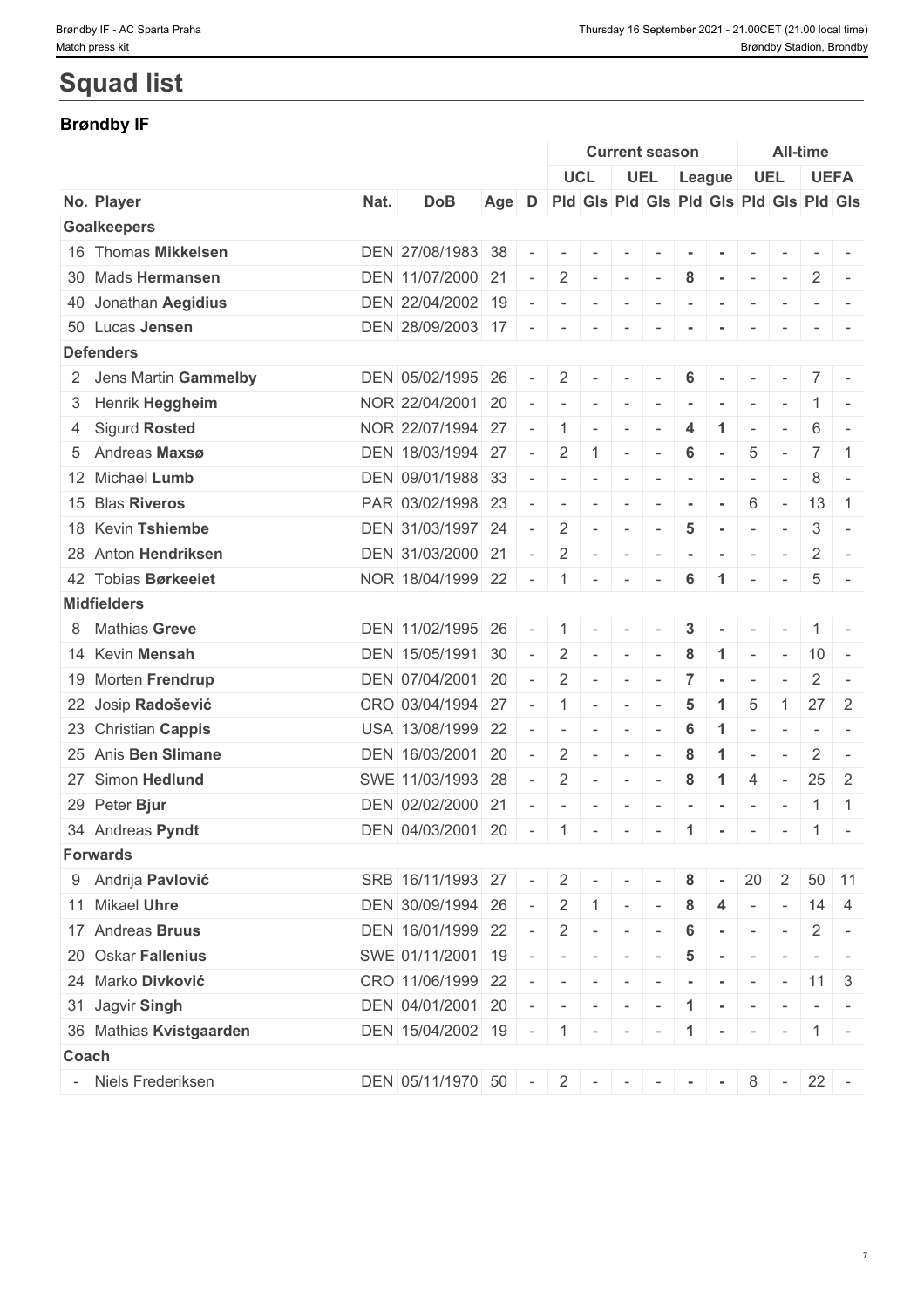## **AC Sparta Praha**

|                                            |      |                   |     |                          |                          |                             |                          | <b>Current season</b>                   |                          |                |                          |                          | <b>All-time</b>      |                                                                                                 |
|--------------------------------------------|------|-------------------|-----|--------------------------|--------------------------|-----------------------------|--------------------------|-----------------------------------------|--------------------------|----------------|--------------------------|--------------------------|----------------------|-------------------------------------------------------------------------------------------------|
|                                            |      |                   |     |                          |                          | <b>UCL</b>                  |                          | UEL League                              |                          |                |                          | <b>UEL</b>               |                      | <b>UEFA</b>                                                                                     |
| No. Player                                 | Nat. | <b>DoB</b>        | Age | D                        |                          |                             |                          | Pid Gis Pid Gis Pid Gis Pid Gis Pid Gis |                          |                |                          |                          |                      |                                                                                                 |
| <b>Goalkeepers</b>                         |      |                   |     |                          |                          |                             |                          |                                         |                          |                |                          |                          |                      |                                                                                                 |
| 1 Florin Niță                              |      | ROU 03/07/1987 34 |     |                          | 4                        | $\sim$                      | $\sim$ $-$               |                                         | 7                        | $\sim$         | 13                       | $\sim$                   |                      | $29 -$                                                                                          |
| 29 Milan Heca                              |      | CZE 21/03/1991 30 |     |                          |                          | $\sim$                      | $\sim$                   | $\sim$                                  |                          |                | 3                        | $\sim$                   | 3                    | $\sim$                                                                                          |
| 40 František Kotek                         |      | CZE 03/01/1999 22 |     |                          | $\overline{\phantom{a}}$ | $\sim$                      | $\overline{\phantom{a}}$ |                                         |                          |                |                          |                          | $\sim$               |                                                                                                 |
| 49 Jakub Tůma                              |      | CZE 17/05/2002 19 |     | $\overline{\phantom{a}}$ | $\overline{\phantom{a}}$ | $\sim$                      | $\sim$                   |                                         |                          |                | $\overline{\phantom{a}}$ | $\sim$                   | $\sim$               |                                                                                                 |
| 54 Adam Benada                             |      | CZE 23/03/2001 20 |     |                          | $\sim$                   | $\sim$                      | $\sim$ $-$               | $\sim$                                  | $\sim$                   | $\sim$         | $\sim$                   | $\sim$                   |                      | $\sim$ 100 $\sim$ 100 $\sim$                                                                    |
| 77 Dominik Holec                           |      | SVK 28/07/1994 27 |     | $\sim$                   | $\sim$                   | $\sim$                      | $\overline{\phantom{a}}$ |                                         |                          |                | $\overline{\phantom{a}}$ | $\sim$                   | $ -$                 |                                                                                                 |
| <b>Defenders</b>                           |      |                   |     |                          |                          |                             |                          |                                         |                          |                |                          |                          |                      |                                                                                                 |
| 3 Ondřej Čelůstka                          |      | CZE 18/06/1989 32 |     |                          | $\sim$                   | $\sim$                      | $\sim$                   |                                         |                          |                | 9                        | $\sim$                   |                      | $28 \quad 1$                                                                                    |
| 4 Adam Gabriel                             |      | CZE 28/05/2001 20 |     |                          | $\overline{1}$           | $\sim$                      | $\sim$                   | $\sim$                                  | $\blacksquare$           |                | $\overline{\phantom{a}}$ | $\sim$                   |                      |                                                                                                 |
| 17 Casper Højer Nielsen                    |      | DEN 20/11/1994 26 |     | $\sim$                   | $\overline{2}$           | $\sim$                      | $\sim$                   | $\overline{\phantom{a}}$                | $\mathbf{1}$             | $\sim$         | $\overline{\phantom{a}}$ | $\sim$                   | 5                    |                                                                                                 |
| 19 Lukáš Štetina                           |      | SVK 28/07/1991 30 |     | $\sim$                   | 2                        | $\sim$                      | $\mathbb{C}^{\times}$ .  |                                         | 3                        | $\sim$         | $\sim$                   | $\overline{\phantom{a}}$ | 8                    | $\sim$                                                                                          |
| 27 Filip Panák                             |      | CZE 02/11/1995 25 |     |                          | 2                        | $\sim$                      | $\overline{\phantom{a}}$ |                                         | 5                        |                | $\overline{\phantom{a}}$ | $\sim$                   | 2                    | $\overline{a}$                                                                                  |
| 28 Tomáš Wiesner                           |      | CZE 17/07/1997 24 |     |                          | $\overline{4}$           | $\sim$                      | $\sim$                   |                                         | 7                        |                | -1                       | $\sim$                   | 5                    | $\sim$                                                                                          |
| 33 Dávid Hancko                            |      | SVK 13/12/1997 23 |     | $\overline{\phantom{a}}$ | $\overline{4}$           | $\sim$                      | $\sim$                   |                                         | 6                        | $\mathbf 1$    | 2                        | $\overline{1}$           | 8                    | $\overline{1}$                                                                                  |
| 41 Martin Vitík                            |      | CZE 21/01/2003 18 |     |                          | $\overline{\phantom{a}}$ | $\overline{\phantom{a}}$    | $\sim$                   | $\sim$                                  | $\mathbf{1}$             | $\sim$         | $\overline{2}$           | $\sim$                   | 2                    | $\sim$                                                                                          |
| 48 Martin Suchomel                         |      | CZE 11/09/2002 19 |     |                          | $\overline{\phantom{a}}$ |                             | $\overline{\phantom{a}}$ |                                         |                          |                | $\overline{\phantom{a}}$ |                          |                      | $\frac{1}{2} \left( \frac{1}{2} \right) = \frac{1}{2} \left( \frac{1}{2} \right) = \frac{1}{2}$ |
| 51 Iva Gelashvili                          |      | GEO 08/04/2001 20 |     | $\sim$                   | $\sim$                   | $\overline{\phantom{a}}$    | $\sim$                   |                                         |                          |                | $\overline{\phantom{a}}$ | $\overline{\phantom{a}}$ |                      |                                                                                                 |
| <b>Midfielders</b>                         |      |                   |     |                          |                          |                             |                          |                                         |                          |                |                          |                          |                      |                                                                                                 |
| 6 Filip Souček                             | CZE  | 18/09/2000 20     |     |                          | $\mathbf{1}$             | $\overline{\phantom{a}}$    | $\overline{\phantom{a}}$ |                                         | $\overline{7}$           | 1              | 3                        |                          | 4                    |                                                                                                 |
|                                            |      | SWE 20/03/1994 27 |     |                          | 4                        | 2                           |                          |                                         |                          | $\mathbf{2}$   | 6                        | $\overline{\phantom{a}}$ | 14                   | $\mathbf{3}$                                                                                    |
| 7 David Moberg-Karlsson<br>8 David Pavelka |      | CZE 18/05/1991 30 |     | $\sim$                   |                          |                             | $\sim$                   |                                         | 7                        |                | 20                       | $\overline{1}$           | 38                   | $\overline{2}$                                                                                  |
|                                            |      |                   |     |                          | $\overline{4}$           | $\overline{\phantom{a}}$    | $\overline{\phantom{a}}$ |                                         |                          | $\mathbf{2}$   |                          |                          |                      |                                                                                                 |
| 9 Ladislav Krejčí                          |      | CZE 05/07/1992 29 |     |                          | 2                        | $\overline{\phantom{a}}$    | $\overline{\phantom{a}}$ | $\overline{\phantom{a}}$                | $\overline{2}$           | $\mathbf{1}$   | 29                       | $\overline{7}$           |                      | 43 11                                                                                           |
| 10 Bořek Dočkal                            |      | CZE 30/09/1988 32 |     |                          | 3                        |                             | $\sim$                   |                                         | 3                        |                | 34                       | 4                        | 69                   | 15                                                                                              |
| 11 Martin Minchev                          |      | BUL 22/04/2001 20 |     |                          | $\overline{1}$           | $\overline{\phantom{a}}$    | $\overline{\phantom{a}}$ |                                         | $\mathbf 3$              | $\sim$         | $\overline{4}$           | $\sim$                   | $\sqrt{5}$           | $\overline{\phantom{a}}$                                                                        |
| 16 Michal Sáček                            |      | CZE 19/09/1996 24 |     | $\overline{\phantom{a}}$ | $\mathbf{3}$             | $\sim$ $-$                  | $\sim$                   | $\sim$                                  | $\overline{7}$           | $\sim$         | 9                        | $\sim$                   | $14 -$               |                                                                                                 |
| 21 Jakub Pešek                             |      | CZE 24/06/1993 28 |     | $\sim$                   | $\overline{4}$           | $\mathbf{1}$                | $\overline{\phantom{a}}$ | $\overline{\phantom{a}}$                | $\overline{7}$           | 3              | 4                        | $\vert \cdot \vert$      | $\vert$ 11 $\vert$ 1 |                                                                                                 |
| 22 Lukáš Haraslín                          |      | SVK 26/05/1996 25 |     | $\sim$                   | $\sim$                   | $\sim$                      | $\sim$                   | $\sim$                                  | $\blacktriangleleft$     | $\sim$         | $\sim$                   | $\sim$                   | 2                    | $\sim$ $-$                                                                                      |
| 24 Matěj Polidar                           |      | CZE 20/12/1999 21 |     |                          | $\mathbf{3}$             | $\sim$                      | $\sim$                   |                                         | 6                        |                | 3                        |                          | 6                    | $\sim$ $-$                                                                                      |
| 32 Andreas Vindheim                        |      | NOR 04/08/1995 26 |     | $\sim$                   | 2                        | $\sim$                      | $\sim$                   | $\sim$                                  | $\mathbf{1}$             | $\sim$         | 13                       | 1                        | 21                   | $\vert$ 1                                                                                       |
| 36 Adam Karabec                            |      | CZE 02/07/2003 18 |     | $\sim$                   | $\mathbf{3}$             | $\overline{\phantom{a}}$    | $\sim$                   |                                         | 7                        | $\mathbf{1}$   | 5                        | $\sim$                   | 8                    | $\overline{\phantom{a}}$                                                                        |
| 37 Ladislav Krejčí                         |      | CZE 20/04/1999 22 |     |                          | $\overline{2}$           | $1 -$                       |                          |                                         | $\mathbf{1}$             | $\mathbf{1}$   | 5                        |                          | 9                    | -2                                                                                              |
| 43 David Holoubek                          |      | CZE 19/06/2002 19 |     |                          |                          |                             | $\overline{\phantom{a}}$ |                                         |                          |                |                          | $\overline{\phantom{a}}$ |                      |                                                                                                 |
| 50 Tomáš Jonáš                             |      | CZE 28/05/2001 20 |     |                          | $\sim$                   | $\sim$                      | $\sim$                   |                                         |                          |                |                          |                          | $\sim$               |                                                                                                 |
| 53 Martin Ambler                           |      | CZE 08/07/2000 21 |     |                          | $\sim$                   | $\sim$                      | $\sim$                   |                                         |                          | $\sim$         | $\overline{\phantom{a}}$ |                          | $-$                  |                                                                                                 |
| 55 Petr Pudhorocký                         |      | CZE 13/06/2001 20 |     |                          | $\sim$                   | $\overline{\phantom{a}}$    | $\sim$                   |                                         |                          | $\sim$         | $\sim$                   | $\sim$                   |                      | $\frac{1}{2} \left( \frac{1}{2} \right) \left( \frac{1}{2} \right) = \frac{1}{2}$               |
| 56 Matěj Ryneš                             |      | CZE 30/05/2001 20 |     |                          | $\sim$                   | $\overline{\phantom{a}}$    | $\sim$                   |                                         |                          |                |                          |                          |                      |                                                                                                 |
| 58 Filip Silhart                           |      | CZE 17/03/2002 19 |     |                          | $\sim$                   | $\sim$                      | $\sim$                   | $\sim$                                  | $\overline{\phantom{a}}$ | $\sim$         | $\sim$                   | $\sim$                   | $ -$                 |                                                                                                 |
| 59 Dominik Simacek                         |      | CZE 17/03/2000 21 |     | $\sim$                   | $\sim$                   | $\sim$                      | $\sim$                   |                                         |                          | $\sim$         | $\overline{\phantom{a}}$ |                          |                      |                                                                                                 |
| <b>Forwards</b>                            |      |                   |     |                          |                          |                             |                          |                                         |                          |                |                          |                          |                      |                                                                                                 |
| 14 Vaclav Drchal                           |      | CZE 25/07/1999 22 |     | $\sim$                   | $\sim$                   | $\sim$ $\sim$ $\sim$ $\sim$ |                          | $\mathbf{r}$                            | $\overline{2}$           | $\overline{1}$ | $\sim$                   | $\sim$                   |                      | $\mathcal{L} = \{ \mathcal{L} \mid \mathcal{L} = \mathcal{L} \}$                                |
| 18 Matěj Pulkrab                           |      | CZE 23/05/1997 24 |     |                          | $-11$                    |                             | $\sim$ 10 $\sim$         |                                         | 4                        | $\sim$         | 6                        | $\mathbf{1}$             | $9\,$                | $\overline{1}$                                                                                  |
|                                            |      |                   |     |                          |                          |                             |                          |                                         |                          |                |                          |                          |                      |                                                                                                 |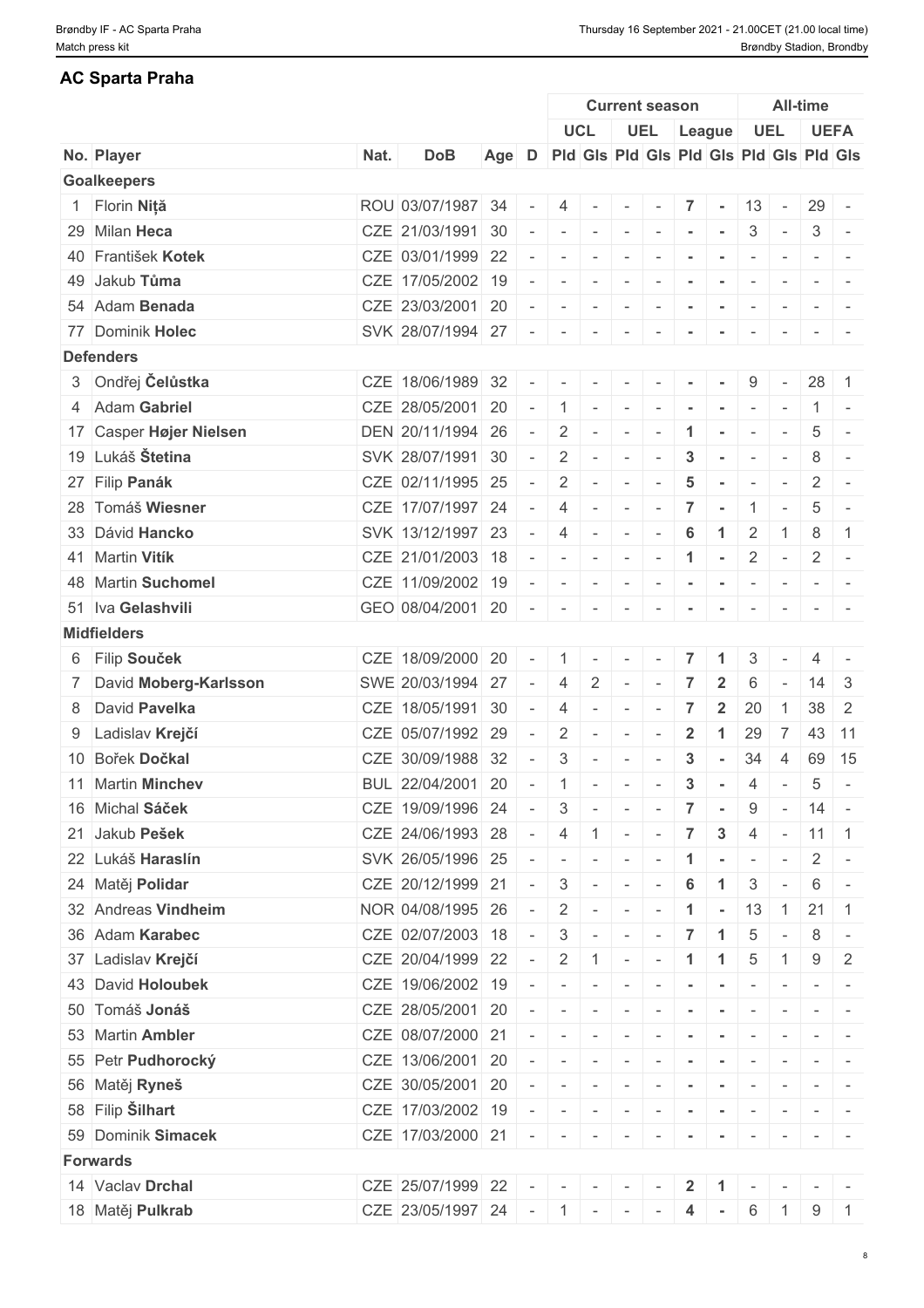| AC Sparta Praha    |                   |  |            |                       |              |        |     |                          |                    |                          |
|--------------------|-------------------|--|------------|-----------------------|--------------|--------|-----|--------------------------|--------------------|--------------------------|
|                    |                   |  |            | <b>Current season</b> |              |        |     |                          | <b>All-time</b>    |                          |
|                    |                   |  | <b>UCL</b> | <b>UEL</b>            | League       |        | UEL |                          |                    | <b>UEFA</b>              |
| 20 Adam Hložek     | CZE 25/07/2002 19 |  |            |                       |              | 3      |     | $\overline{\phantom{a}}$ | 6                  |                          |
| 39 Lukáš Juliš     | CZE 02/12/1994 26 |  |            | $\overline{a}$        | $2^{\prime}$ | $\sim$ | 23  |                          | $8 \mid 28 \mid 8$ |                          |
| 45 Matyáš Kozák    | CZE 04/05/2001 20 |  |            |                       |              |        |     |                          |                    |                          |
| 46 Václav Sejk     | CZE 18/05/2002 19 |  |            |                       |              |        |     |                          |                    |                          |
| 47 Tomáš Schánělec | CZE 20/06/2002 19 |  |            |                       |              |        |     |                          |                    |                          |
| 52 Vojtech Patrak  | CZE 18/03/2000 21 |  | $\sim$     | $\sim$ $\sim$ $\sim$  |              |        |     | $\sim$                   |                    | $\sim$                   |
| Coach              |                   |  |            |                       |              |        |     |                          |                    |                          |
| - Pavel Vrba       | CZE 06/12/1963 57 |  |            | $\sim$                | $\sim$       | $\sim$ | 29  | $\sim$                   | 90                 | $\overline{\phantom{a}}$ |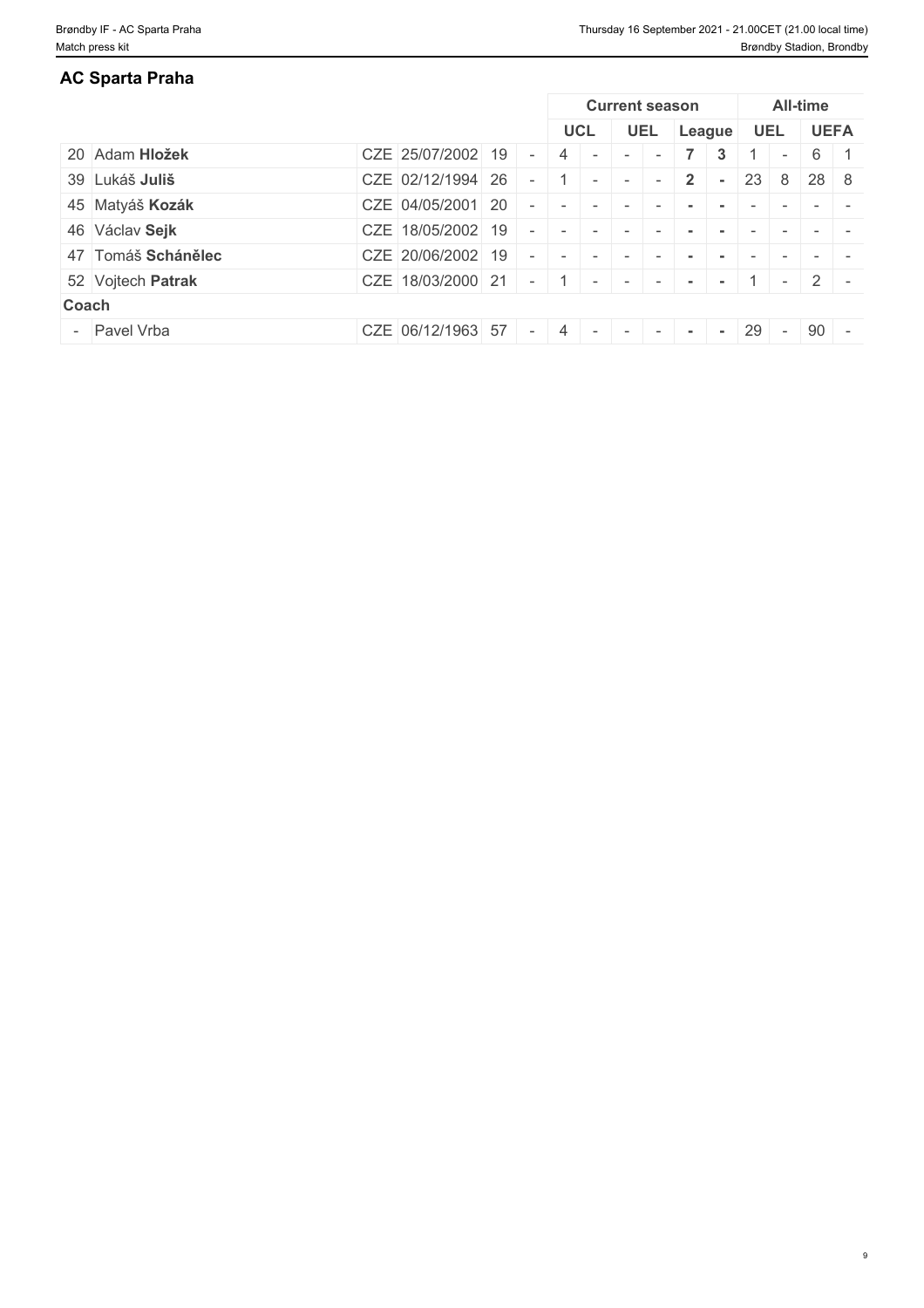# **Fixtures and results**

## **Brøndby IF**

| <b>Date</b>       | <b>Competition Opponent</b> |                        |   |         | <b>Result Goalscorers</b>   |
|-------------------|-----------------------------|------------------------|---|---------|-----------------------------|
| 18/07/2021 League |                             | AGF Aarhus (A)         | D |         | 1-1 Mensah 41               |
| 25/07/2021 League |                             | Viborg FF (H)          | D |         | 1-1 Radošević 21            |
| 01/08/2021 League |                             | Vejle BK (A)           | D |         | 2-2 Uhre 3, Cappis 81       |
| 08/08/2021 League |                             | F.C. Copenhagen (A)    | L |         | 2-4 Børkeeiet 26, Rosted 47 |
| 13/08/2021 League |                             | FC Nordsjælland (H)    | L | $0 - 1$ |                             |
| 17/08/2021 UCL    |                             | FC Salzburg (A)        | L |         | 1-2 Uhre 4                  |
| 21/08/2021 League |                             | Odense BK (A)          | D |         | 2-2 Uhre 4, 43              |
| 25/08/2021 UCL    |                             | FC Salzburg (H)        | L |         | 1-2 Maxsø 62                |
| 29/08/2021 League |                             | FC Midtjylland (H)     | W |         | 2-0 Ben Slimane 54, Uhre 66 |
| 10/09/2021 League |                             | Silkeborg IF (H)       | D |         | 1-1 Hedlund 39              |
| 16/09/2021 UEL    |                             | AC Sparta Praha (H)    |   |         |                             |
| 19/09/2021 League |                             | SønderjyskE (A)        |   |         |                             |
| 23/09/2021 Cup    |                             | Allerød FK (A)         |   |         |                             |
| 26/09/2021 League |                             | Aalborg BK (H)         |   |         |                             |
| 30/09/2021 UEL    |                             | Olympique Lyonnais (A) |   |         |                             |
| 03/10/2021 League |                             | Randers FC (A)         |   |         |                             |
| 17/10/2021 League |                             | Vejle BK (H)           |   |         |                             |
| 21/10/2021 UEL    |                             | Rangers FC (A)         |   |         |                             |
| 24/10/2021 League |                             | F.C. Copenhagen (H)    |   |         |                             |
| 31/10/2021 League |                             | Viborg FF (A)          |   |         |                             |
| 04/11/2021 UEL    |                             | Rangers FC (H)         |   |         |                             |
| 07/11/2021 League |                             | Odense BK (H)          |   |         |                             |
| 21/11/2021 League |                             | FC Midtjylland (A)     |   |         |                             |
| 25/11/2021 UEL    |                             | Olympique Lyonnais (H) |   |         |                             |
| 28/11/2021 League |                             | Randers FC (H)         |   |         |                             |
| 09/12/2021 UEL    |                             | AC Sparta Praha (A)    |   |         |                             |
| 20/02/2022 League |                             | FC Nordsjælland (A)    |   |         |                             |
| 27/02/2022 League |                             | SønderjyskE (H)        |   |         |                             |
| 06/03/2022 League |                             | Silkeborg IF (A)       |   |         |                             |
| 13/03/2022 League |                             | AGF Aarhus (H)         |   |         |                             |
| 20/03/2022 League |                             | Aalborg BK (A)         |   |         |                             |

|                                                                                                                                                                                           | D                                                                                                     |                   |                                   |                 |                                                                                                                                                                                                                         |
|-------------------------------------------------------------------------------------------------------------------------------------------------------------------------------------------|-------------------------------------------------------------------------------------------------------|-------------------|-----------------------------------|-----------------|-------------------------------------------------------------------------------------------------------------------------------------------------------------------------------------------------------------------------|
|                                                                                                                                                                                           |                                                                                                       |                   |                                   |                 |                                                                                                                                                                                                                         |
|                                                                                                                                                                                           | $\overline{0}$                                                                                        |                   |                                   |                 |                                                                                                                                                                                                                         |
|                                                                                                                                                                                           | 3                                                                                                     |                   |                                   |                 |                                                                                                                                                                                                                         |
|                                                                                                                                                                                           |                                                                                                       |                   |                                   |                 |                                                                                                                                                                                                                         |
|                                                                                                                                                                                           |                                                                                                       | 3                 |                                   |                 |                                                                                                                                                                                                                         |
|                                                                                                                                                                                           |                                                                                                       |                   |                                   |                 |                                                                                                                                                                                                                         |
|                                                                                                                                                                                           | 4                                                                                                     |                   |                                   |                 |                                                                                                                                                                                                                         |
|                                                                                                                                                                                           | 5                                                                                                     |                   |                                   |                 |                                                                                                                                                                                                                         |
|                                                                                                                                                                                           |                                                                                                       | $\overline{4}$    |                                   |                 |                                                                                                                                                                                                                         |
|                                                                                                                                                                                           | 3                                                                                                     | $\overline{4}$    |                                   |                 |                                                                                                                                                                                                                         |
| Pos. Clubs<br>1 F.C. Copenhagen<br>2 FC Midtjylland<br>3 Aalborg BK<br>4 Randers FC<br>5 FC Nordsjælland<br>6 Silkeborg IF<br>7 Odense BK<br>8 Brøndby IF<br>9 Viborg FF<br>10 AGF Aarhus | P W<br>$8 \mid 6$<br>$8 \mid 4$<br>$8 \mid 4$<br>$8 \mid 4$<br>$8 \mid 2$<br>$8 \mid 1$<br>$8 \mid 1$ | $8 \mid 2 \mid 5$ | $8 \mid 6 \mid 2 \mid$<br>$8$ 2 2 | $\frac{1}{2}$ . | L GF GA Pts<br>$0 \mid 19 \mid 5 \mid 20$<br>$15 \quad 5 \quad 18$<br>$11 \mid 7 \mid 15$<br>$2$ 2 10 8 14<br> 11 8 13<br>8 7 11<br>$\vert$ 2 11 13 10<br>$2 \mid 11 \mid 12 \mid 8$<br>$11$ 15 8<br>$6 \mid 12 \mid 6$ |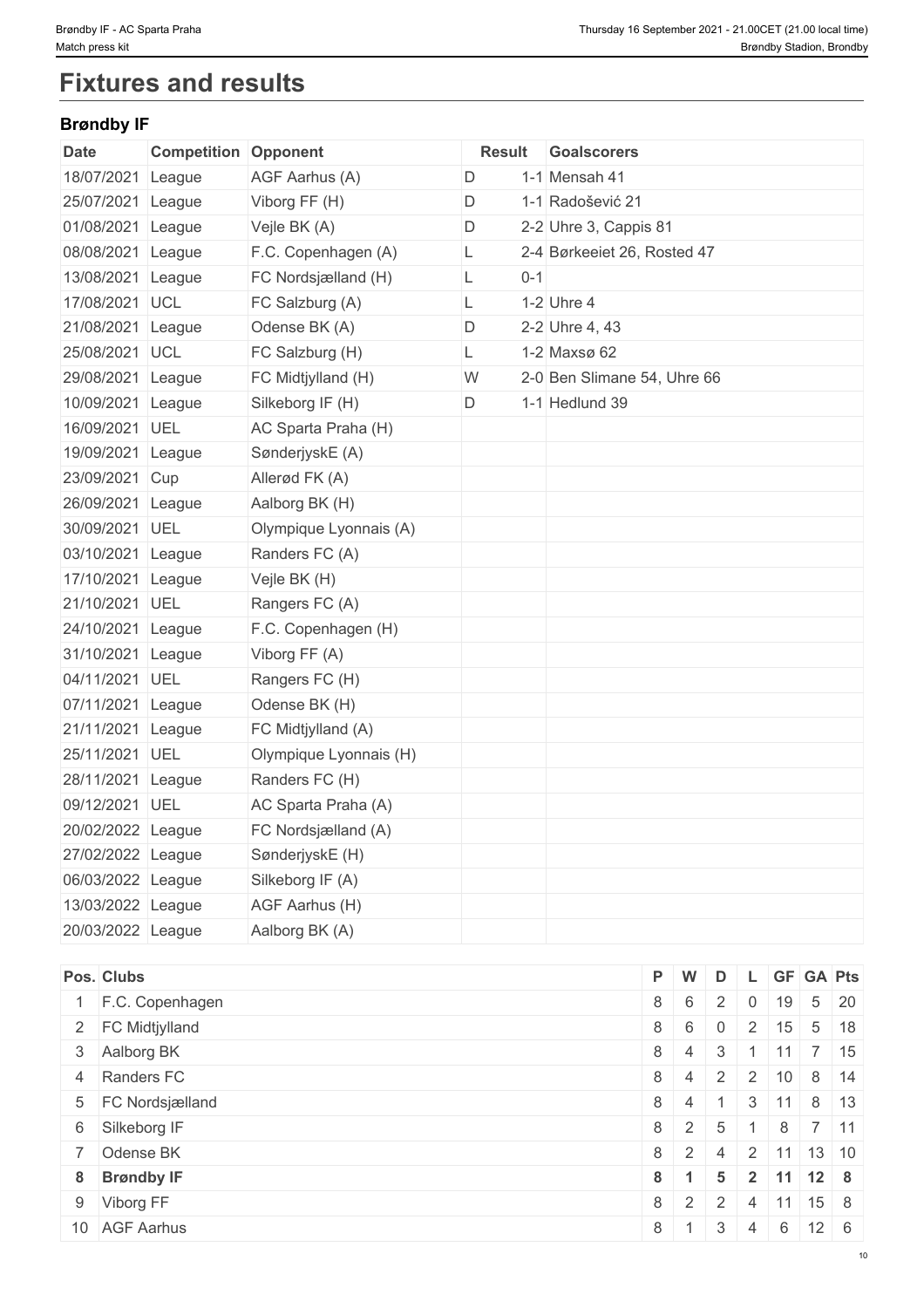| Pos. Clubs |                | P W D L GF GA Pts |  |  |  |
|------------|----------------|-------------------|--|--|--|
|            | 11 SønderjyskE | 8 1 2 5 4 11 5    |  |  |  |
|            | 12 Vejle BK    | 8 0 1 7 4 18 1    |  |  |  |

## **AC Sparta Praha**

| Date              | <b>Competition Opponent</b> |                                   | Result        | <b>Goalscorers</b>                                           |
|-------------------|-----------------------------|-----------------------------------|---------------|--------------------------------------------------------------|
| 20/07/2021        | UCL                         | SK Rapid Wien (A)                 |               | 1-2 Krejčí 3                                                 |
| 24/07/2021 League |                             | SK Sigma Olomouc (H)              | ${\sf W}$     | 3-2 Moberg-Karlsson 12 (P), Krejci 64, Hubník 78<br>(og)     |
| 28/07/2021 UCL    |                             | SK Rapid Wien (H)                 | W             | 2-0 Moberg-Karlsson 16 (P), Pešek 81                         |
| 31/07/2021 League |                             | FC Slovan Liberec (A)             | $5-0$<br>W    | Pešek 25, Hložek 62, Karabec 66 (P), Krejčí<br>70, Souček 79 |
| 03/08/2021 UCL    |                             | AS Monaco FC (H)                  | $0 - 2$<br>L. |                                                              |
| 07/08/2021 League |                             | MFK Karviná (H)                   | W             | 2-0 Hložek 23, Pavelka 78                                    |
| 10/08/2021 UCL    |                             | AS Monaco FC (A)                  | L.            | 1-3 Moberg-Karlsson 78                                       |
| 14/08/2021 League |                             | Bohemians Praha 1905 (A)          | D             | 1-1 Pavelka 55                                               |
| 21/08/2021 League |                             | FC Hradec Králové (H)             | W             | 4-0 Hložek 53, Pešek 66, 88, Polidar 71                      |
| 28/08/2021 League |                             | SK Dynamo České<br>Budějovice (H) | W             | 1-0 Hancko 38                                                |
| 11/09/2021 League |                             | FC Viktoria Plzeň (A)             |               | 2-3 Moberg-Karlsson 40, Drchal 87                            |
| 16/09/2021 UEL    |                             | Brøndby IF (A)                    |               |                                                              |
| 19/09/2021 League |                             | FK Jablonec (H)                   |               |                                                              |
| 22/09/2021 Cup    |                             | SK Líšeň (A)                      |               |                                                              |
| 25/09/2021 League |                             | FC Zlín (A)                       |               |                                                              |
| 30/09/2021 UEL    |                             | Rangers FC (H)                    |               |                                                              |
| 03/10/2021        | League                      | SK Slavia Praha (H)               |               |                                                              |
| 16/10/2021 League |                             | FK Pardubice (A)                  |               |                                                              |
| 21/10/2021 UEL    |                             | Olympique Lyonnais (H)            |               |                                                              |
| 23/10/2021        | League                      | FK Mladá Boleslav (H)             |               |                                                              |
| 30/10/2021 League |                             | FC Baník Ostrava (A)              |               |                                                              |
| 04/11/2021 UEL    |                             | Olympique Lyonnais (A)            |               |                                                              |
| 06/11/2021        | League                      | FK Teplice (H)                    |               |                                                              |
| 20/11/2021 League |                             | 1. FC Slovácko (A)                |               |                                                              |
| 25/11/2021 UEL    |                             | Rangers FC (A)                    |               |                                                              |
| 27/11/2021 League |                             | FC Slovan Liberec (H)             |               |                                                              |
| 04/12/2021 League |                             | MFK Karviná (A)                   |               |                                                              |
| 09/12/2021 UEL    |                             | Brøndby IF (H)                    |               |                                                              |
| 11/12/2021 League |                             | Bohemians Praha 1905 (H)          |               |                                                              |
| 18/12/2021 League |                             | FC Hradec Králové (A)             |               |                                                              |
| 05/02/2022 League |                             | SK Dynamo České<br>Budějovice (A) |               |                                                              |
| 12/02/2022 League |                             | FC Viktoria Plzeň (H)             |               |                                                              |
| 19/02/2022 League |                             | FK Jablonec (A)                   |               |                                                              |
| 26/02/2022 League |                             | FC Zlín (H)                       |               |                                                              |
| 05/03/2022 League |                             | SK Slavia Praha (A)               |               |                                                              |
| 12/03/2022 League |                             | FK Pardubice (H)                  |               |                                                              |
| 19/03/2022 League |                             | FK Mladá Boleslav (A)             |               |                                                              |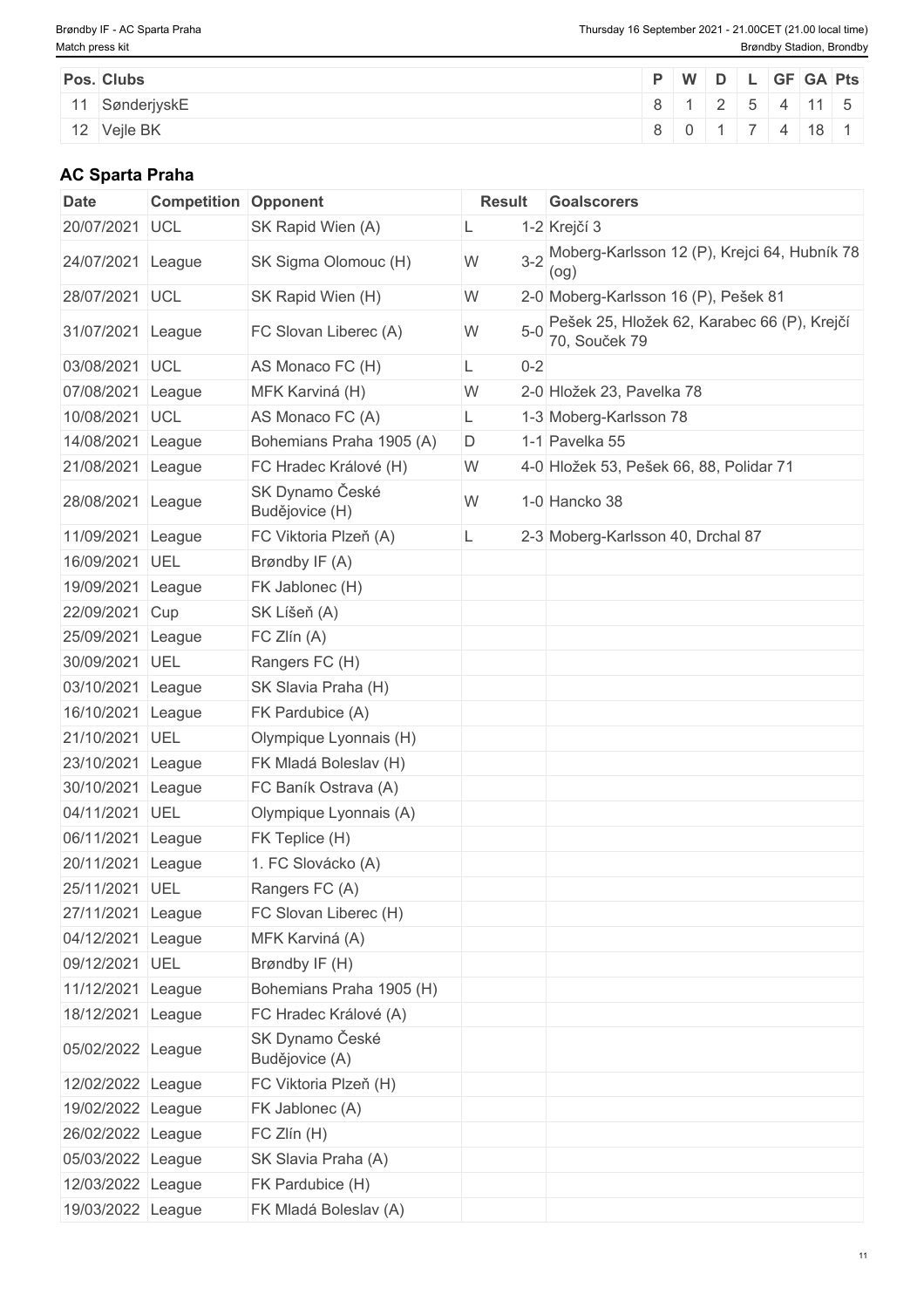## **AC Sparta Praha**

| 02/04/2022 League | FC Baník Ostrava (H) |  |  |  |  |
|-------------------|----------------------|--|--|--|--|
| 09/04/2022 League | FK Teplice (A)       |  |  |  |  |
| 16/04/2022 League | 1. FC Slovácko (H)   |  |  |  |  |
| 23/04/2022 League | SK Sigma Olomouc (A) |  |  |  |  |

| Pos. Clubs                    |             | P W                    | D              |                | <b>GF</b>        |      | <b>GA Pts</b> |  |
|-------------------------------|-------------|------------------------|----------------|----------------|------------------|------|---------------|--|
| FC Viktoria Plzeň             |             | $7 \quad 6$            | $\overline{0}$ |                | 12               |      | $6 \mid 18$   |  |
| 2 AC Sparta Praha             |             | $7 \mid 5$             | $\mathbf 1$    |                | 18               |      | $6 \mid 16$   |  |
| 3 SK Slavia Praha             |             | $6 \mid 5$             |                | 0              | 15               |      | $5 \mid 16$   |  |
| 4 FC Baník Ostrava            | $7^{\circ}$ | 5 <sup>5</sup>         | $\overline{0}$ |                | $2 \mid 14 \mid$ |      | $9 \mid 15$   |  |
| 5 1. FC Slovácko              |             | $7 \mid 4$             |                | $\overline{2}$ | 8                |      | $6 \mid 13$   |  |
| 6 SK Sigma Olomouc            | $6 \mid$    | $\mathbf{3}$           | $\overline{2}$ |                | 19               |      | $12$ 11       |  |
| 7 Bohemians Praha 1905        |             | $7 \mid 2 \mid$        | 3              | 2              | 12               |      | $12 \mid 9$   |  |
| 8 FC Hradec Králové           |             | $7 \mid 2 \mid 3$      |                | $\overline{2}$ | -5               |      | 8 9           |  |
| 9 FC Zlín                     |             | $7 \quad 3$            | $\overline{0}$ | $\overline{4}$ | 10               |      | 15 9          |  |
| 10 FK Mladá Boleslav          |             | $7 \mid 2 \mid 2 \mid$ |                |                | $3 \mid 11$      | 10 8 |               |  |
| 11 FK Jablonec                |             | $7 \mid 2 \mid$        | 2              | $\mathbf{3}$   | 5                |      | $11 \mid 8$   |  |
| 12 SK Dynamo České Budějovice |             | $7 \mid 2 \mid 1$      |                | $\overline{4}$ | 6                |      | $9 \mid 7$    |  |
| 13 FK Pardubice               |             | $7 \mid 1 \mid 3$      |                | 3              | 12               |      | $13 \quad 6$  |  |
| 14 MFK Karviná                |             | $7 \mid 0$             | 3              | $\overline{4}$ | 8                |      | $14 \quad 3$  |  |
| 15 FK Teplice                 |             | $7 \mid 1$             | $\mathbf 0$    | 6              | 6                |      | $16 \quad 3$  |  |
| 16 FC Slovan Liberec          |             | $7 \mid 0$             | 2              | 5              | $\mathcal{S}$    |      | $12 \mid 2$   |  |
|                               |             |                        |                |                |                  |      |               |  |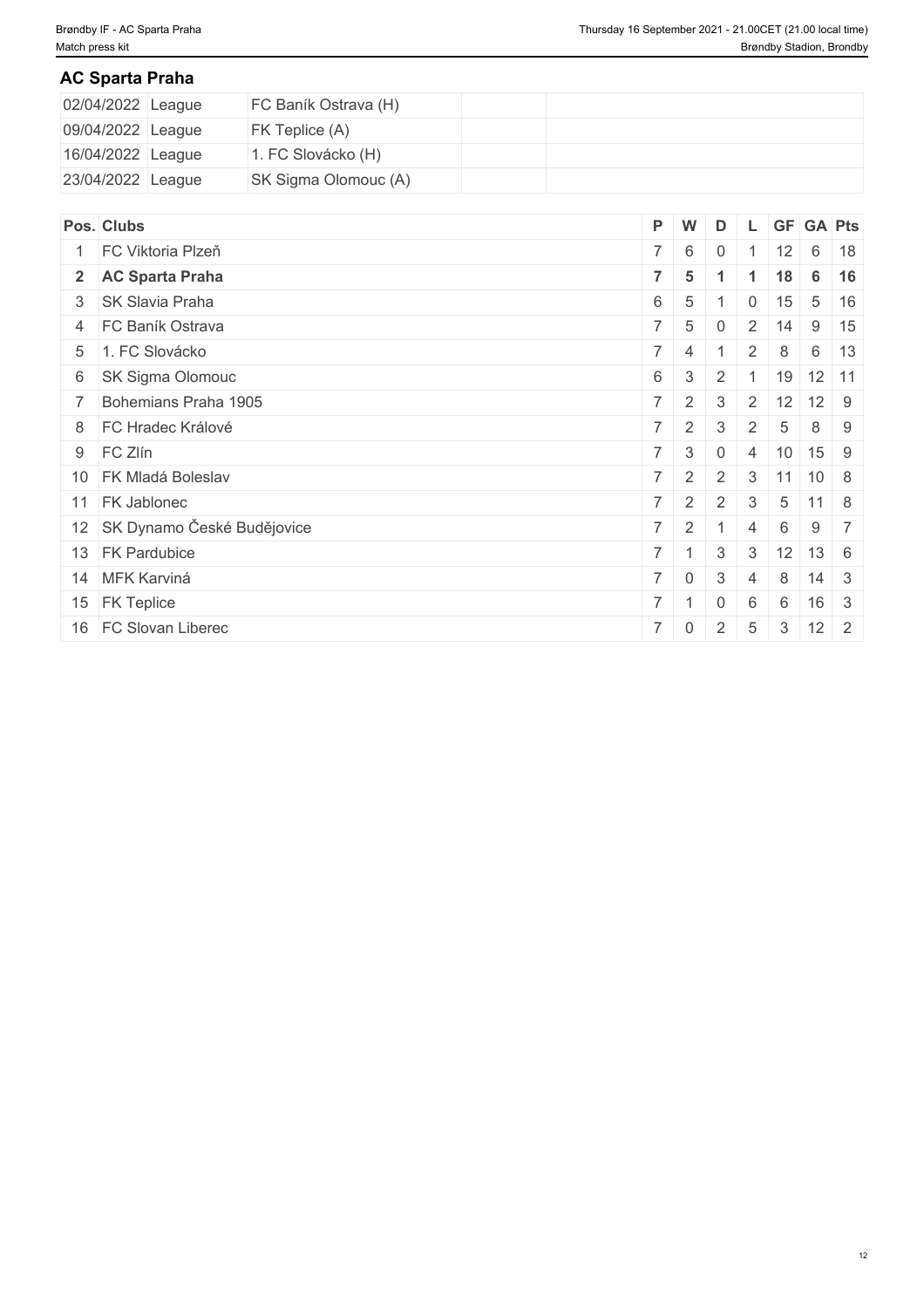# **Match-by-match lineups**

## **Brøndby IF**

## **UEFA Champions League - Play-off**

(17/08/2021)

**FC Salzburg 2-1 Brøndby IF**

**Goals:** 0-1 Uhre 4, 1-1 Adeyemi 56, 2-1 Aaronson 90 **Brøndby IF:** Hermansen, Gammelby (86 Kvistgaarden), Maxsø, Uhre (64 Pyndt), Mensah, Bruus, Tshiembe, Frendrup, Ben Slimane, Hedlund (72 Pavlović), Hendriksen

## (25/08/2021)

**Brøndby IF 1-2 FC Salzburg** (agg: 2-4) **Goals:** 0-1 Šeško 4, 0-2 Aaronson 10, 1-2 Maxsø 62 **Brøndby IF:** Hermansen, Maxsø, Greve (59 Ben Slimane), Uhre, Mensah (59 Gammelby), Bruus, Tshiembe, Frendrup (84 Rosted), Radošević, Hedlund (78 Pavlović), Børkeeiet (59 Hendriksen)

## **UEFA Europa League - Group stage**

#### **Group A**

| <b>Club</b>            |  |  | Pid W D L GF GA Pts |  |
|------------------------|--|--|---------------------|--|
| <b>AC Sparta Praha</b> |  |  | 0 0 0 0 0 0 0 0 0   |  |
| <b>Brøndby IF</b>      |  |  | 0 0 0 0 0 0 0 0     |  |
| Olympique Lyonnais     |  |  | 0 0 0 0 0 0 0 0     |  |
| Rangers FC             |  |  |                     |  |

## **Matchday 1** (16/09/2021)

Brøndby IF-AC Sparta Praha

## **Matchday 2** (30/09/2021)

Olympique Lyonnais-Brøndby IF

## **Matchday 3** (21/10/2021)

Rangers FC-Brøndby IF

## **Matchday 4** (04/11/2021)

Brøndby IF-Rangers FC

**Matchday 5** (25/11/2021) Brøndby IF-Olympique Lyonnais

## **Matchday 6** (09/12/2021)

AC Sparta Praha-Brøndby IF

## **AC Sparta Praha**

## **UEFA Champions League - Second qualifying round**

#### (20/07/2021)

**SK Rapid Wien 2-1 AC Sparta Praha Goals:** 0-1 Krejčí 3, 1-1 Knasmüllner 63, 2-1 Knasmüllner 71 **AC Sparta Praha:** Niță, Pavelka, Krejčí (69 Pešek), Dočkal (83 Karabec), Højer Nielsen, Štetina, Hložek, Wiesner (83 Moberg-Karlsson), Vindheim, Hancko, Krejčí

## (28/07/2021)

**AC Sparta Praha 2-0 SK Rapid Wien** (agg: 3-2) **Goals:** 1-0 Moberg-Karlsson 16 (P) , 2-0 Pešek 81 **AC Sparta Praha:** Niță, Moberg-Karlsson (77 Krejčí), Pavelka (34 Sáček), Dočkal, Højer Nielsen (62 Polidar), Štetina, Hložek, Pešek, Wiesner, Hancko, Krejčí

## **Third qualifying round**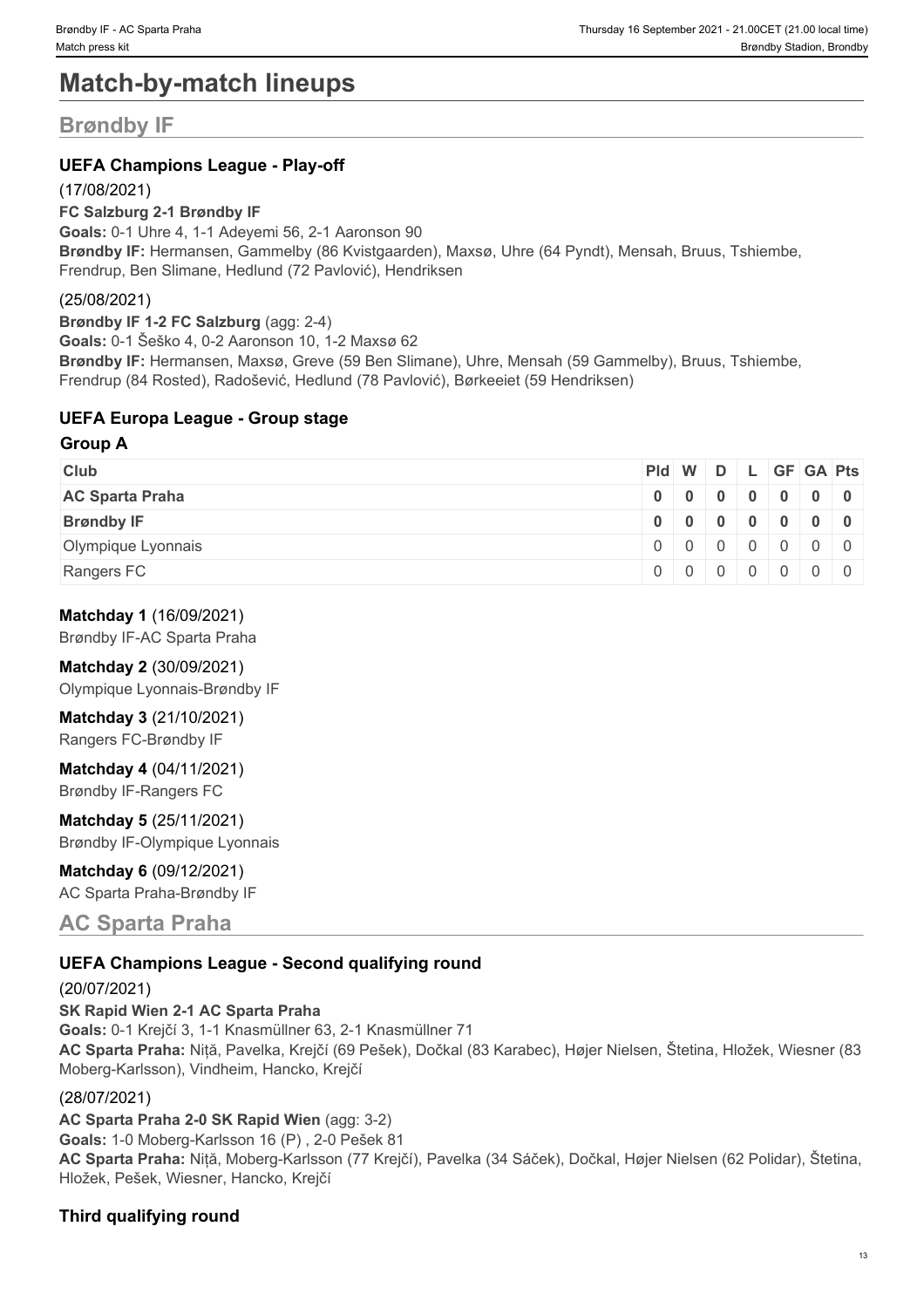## (03/08/2021)

## **AC Sparta Praha 0-2 AS Monaco FC**

**Goals:** 0-1 Tchouameni 37, 0-2 Volland 59 **AC Sparta Praha:** Niță, Moberg-Karlsson (46 Juliš), Pavelka, Dočkal (60 Karabec), Sáček, Hložek, Pešek, Polidar (77 Vindheim), Panák, Wiesner, Hancko

## (10/08/2021)

**AS Monaco FC 3-1 AC Sparta Praha** (agg: 5-1) **Goals:** 1-0 Gelson Martins 50, 2-0 Golovin 56, 2-1 Moberg-Karlsson 78, 3-1 Diop 81 **AC Sparta Praha:** Niță, Souček, Pavelka, Sáček (59 Pulkrab), Hložek (66 Minchev), Pešek (67 Moberg-Karlsson), Polidar, Panák, Wiesner (84 Gabriel), Hancko, Karabec (83 Patrak)

## **UEFA Europa League - Group stage**

**Matchday 1** (16/09/2021) Brøndby IF-AC Sparta Praha

**Matchday 2** (30/09/2021) AC Sparta Praha-Rangers FC

**Matchday 3** (21/10/2021) AC Sparta Praha-Olympique Lyonnais

**Matchday 4** (04/11/2021) Olympique Lyonnais-AC Sparta Praha

**Matchday 5** (25/11/2021) Rangers FC-AC Sparta Praha

**Matchday 6** (09/12/2021) AC Sparta Praha-Brøndby IF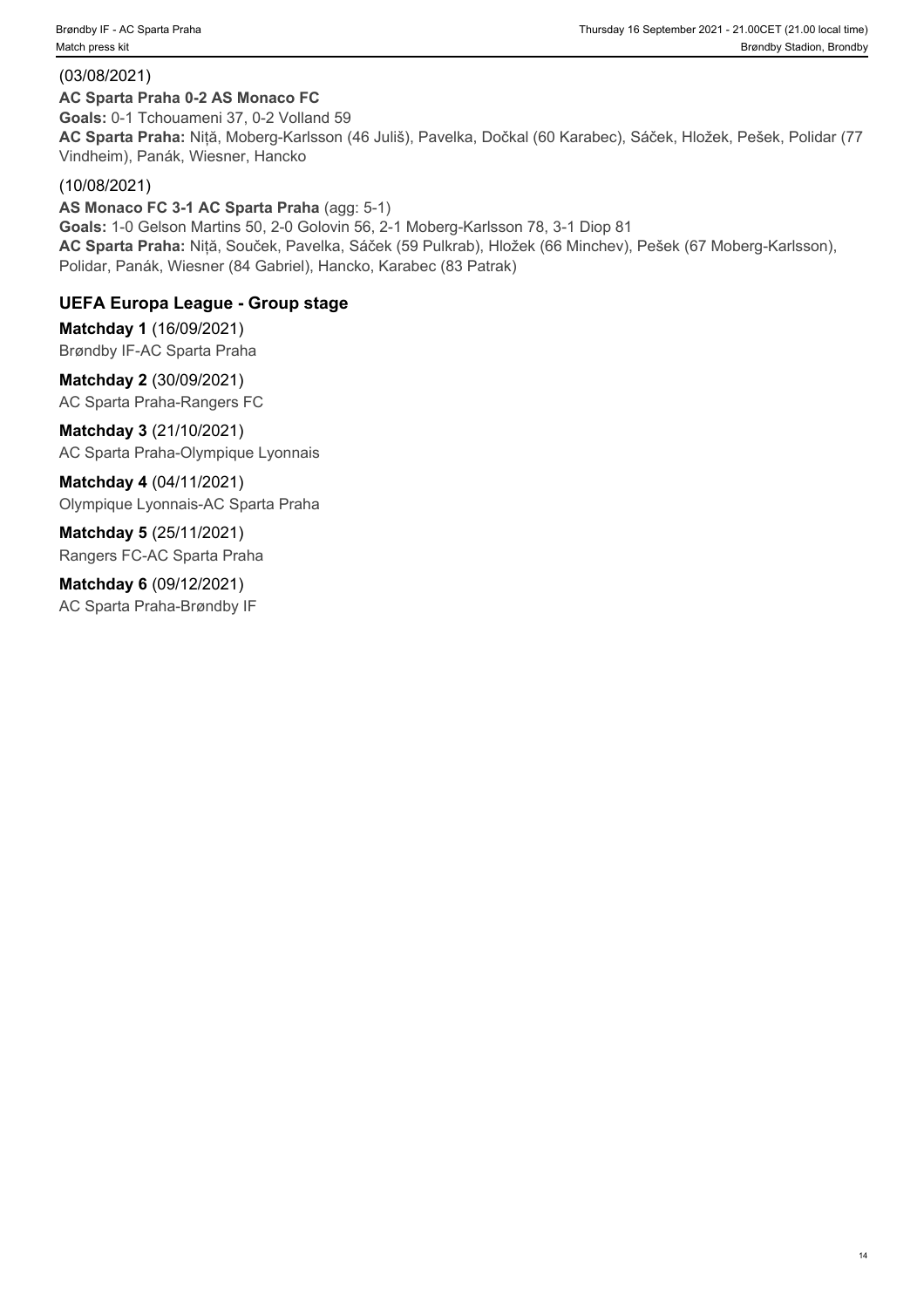# **Match officials**

| Brøndby IF - AC Sparta Praha<br>Match press kit                                                                                                                                                                               |               |                                         | Thursday 16 September 2021 - 21.00CET (21.00 local time)<br>Brøndby Stadion, Brondby                                                                                                                      |
|-------------------------------------------------------------------------------------------------------------------------------------------------------------------------------------------------------------------------------|---------------|-----------------------------------------|-----------------------------------------------------------------------------------------------------------------------------------------------------------------------------------------------------------|
| <b>Match officials</b>                                                                                                                                                                                                        |               |                                         |                                                                                                                                                                                                           |
| <b>Referee</b><br><b>Assistant referees</b><br><b>Video Assistant Referee</b><br><b>Assistant Video Assistant Referee</b><br><b>Fourth official</b><br><b>UEFA Delegate</b><br><b>UEFA Referee observer</b><br><b>Referee</b> |               |                                         | Aleksandar Stavrev (MKD)<br>Dejan Kostadinov (MKD), Kushtrim Lika (MKD)<br>Paweł Raczkowski (POL)<br>Marcin Borkowski (POL)<br>Igor Stojchevski (MKD)<br>Fernand Meese (BEL)<br>Thoroddur Hjaltalin (ISL) |
| Name                                                                                                                                                                                                                          | Date of birth | <b>UEFA Europa</b><br>League<br>matches | <b>UEFA matches</b>                                                                                                                                                                                       |
| Aleksandar Stavrev                                                                                                                                                                                                            | 30/03/1977    | 52                                      | 93                                                                                                                                                                                                        |
| <b>Aleksandar Stavrev</b><br>Referee since: 1996<br>First division: 2002<br>FIFA badge: 2006                                                                                                                                  |               |                                         |                                                                                                                                                                                                           |
| Tournaments: 2011 UEFA European Under-21 Championship, 2008 UEFA European Under-19 Championship,<br>2006 UEFA European Under-17 Championship                                                                                  |               |                                         |                                                                                                                                                                                                           |
| <b>Finals</b><br>N/A                                                                                                                                                                                                          |               |                                         |                                                                                                                                                                                                           |
| UEFA Europa League matches involving teams from the two countries<br>involved in this match                                                                                                                                   |               |                                         |                                                                                                                                                                                                           |
| <b>Stage</b>                                                                                                                                                                                                                  | Home Away     | <b>Posult</b>                           | <b>Vanua</b>                                                                                                                                                                                              |

## **Referee**

| Name               | <b>UEFA Europa</b><br>Date of birth<br>League<br>matches | <b>UEFA matches</b> |
|--------------------|----------------------------------------------------------|---------------------|
| Aleksandar Stavrev | 52<br>30/03/1977                                         | 93                  |

## **Aleksandar Stavrev**

## **Finals**

## **UEFA Europa League matches involving teams from the two countries involved in this match**

| <b>Date</b> | <b>Competition</b> | <b>Stage</b><br>reached |                                        | <b>Home Away</b>                   | <b>Result</b> | Venue      |
|-------------|--------------------|-------------------------|----------------------------------------|------------------------------------|---------------|------------|
| 30/08/2007  | UEL                | 2QR                     |                                        | FC Midtjylland Valkeakosken Haka   | $5 - 2$       | Herning    |
| 18/09/2008  | UEL                | R <sub>1</sub>          |                                        | FC Baník Ostrava FC Spartak Moskva | $0 - 1$       | Ostrava    |
| 27/11/2008  | UEL                | GS                      |                                        | MŠK Žilina SK Slavia Praha         | $0-0$         | Zilina     |
| 04/11/2010  | UEL                | GS                      |                                        | Odense BK BSC Young Boys           | $2 - 0$       | Odense     |
| 21/02/2013  | UEL                | R32                     |                                        | Chelsea FC AC Sparta Praha         | $1 - 1$       | London     |
| 03/11/2016  | UEL                | GS                      |                                        | ACF Fiorentina FC Slovan Liberec   | $3-0$         | Florence   |
| 07/12/2017  | UEL                | GS                      | Hapoel Beer-Sheva FC FC Viktoria Plzeň |                                    | $0 - 2$       | Beer Sheva |

## **Other matches involving teams from either of the two countries involved in this match**

| <b>Date</b> | <b>Competition</b> | <b>Stage</b><br>reached |                        | Home Away                          | <b>Result</b> | Venue              |
|-------------|--------------------|-------------------------|------------------------|------------------------------------|---------------|--------------------|
| 11/05/2006  | U <sub>17</sub>    | <b>SF</b>               |                        | Spain Czech Republic               | $0 - 2$       | <b>Ettelbruck</b>  |
| 30/08/2007  | UEL                | 2QR                     |                        | FC Midtjylland Valkeakosken Haka   | $5 - 2$       | Herning            |
| 14/07/2008  | U19                | GS-FT                   | Czech Republic England |                                    | $2 - 0$       | Jablonec nad Nisou |
| 18/09/2008  | UEL                | R1                      |                        | FC Baník Ostrava FC Spartak Moskva | $0 - 1$       | Ostrava            |
| 27/11/2008  | UEL                | GS                      |                        | MŠK Žilina SK Slavia Praha         | $0-0$         | Zilina             |
| 04/11/2010  | UEL                | GS                      |                        | Odense BK BSC Young Boys           | $2 - 0$       | Odense             |
| 19/10/2011  | UCL                | GS                      |                        | FC Barcelona FC Viktoria Plzeň     | $2 - 0$       | Barcelona          |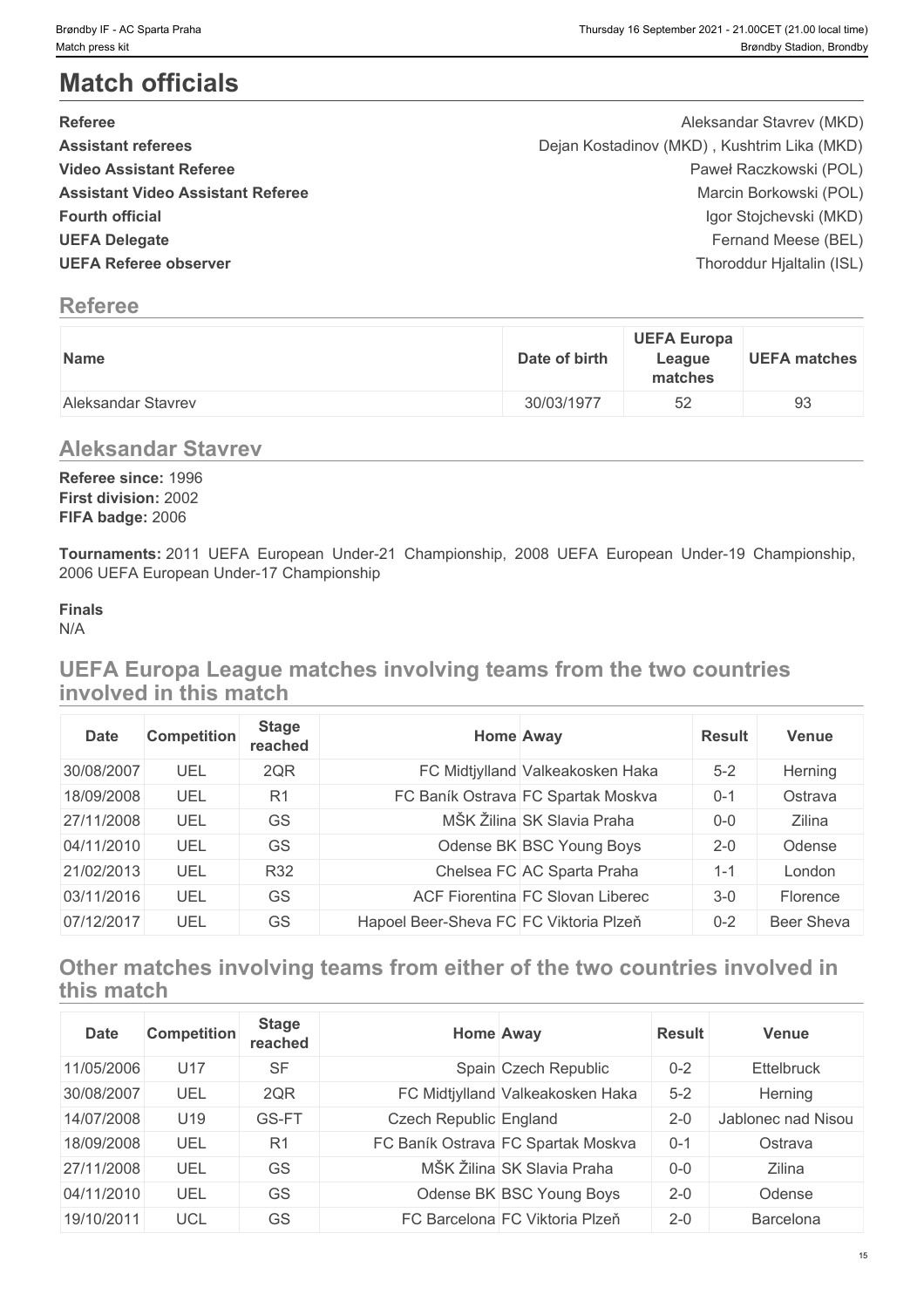| <b>Date</b> | <b>Competition</b> | <b>Stage</b><br>reached |                                        | Home Away                        | <b>Result</b> | Venue      |
|-------------|--------------------|-------------------------|----------------------------------------|----------------------------------|---------------|------------|
| 07/11/2012  | <b>UCL</b>         | GS                      |                                        | Juventus FC Nordsjælland         | $4 - 0$       | Turin      |
| 21/02/2013  | UEL                | R32                     |                                        | Chelsea FC AC Sparta Praha       | $1 - 1$       | London     |
| 15/10/2013  | <b>WC</b>          | QR                      | Denmark Malta                          |                                  | $6-0$         | Copenhagen |
| 23/10/2013  | <b>UCL</b>         | <b>GS</b>               |                                        | Galatasaray AŞ F.C. Copenhagen   | $3 - 1$       | Istanbul   |
| 26/07/2016  | <b>UCL</b>         | 3QR                     | FC Viktoria Plzeň Qarabağ FK           |                                  | $0 - 0$       | Plzen      |
| 03/11/2016  | UEL                | <b>GS</b>               |                                        | ACF Fiorentina FC Slovan Liberec | $3-0$         | Florence   |
| 07/12/2017  | UEL                | GS                      | Hapoel Beer-Sheva FC FC Viktoria Plzeň |                                  | $0 - 2$       | Beer Sheva |